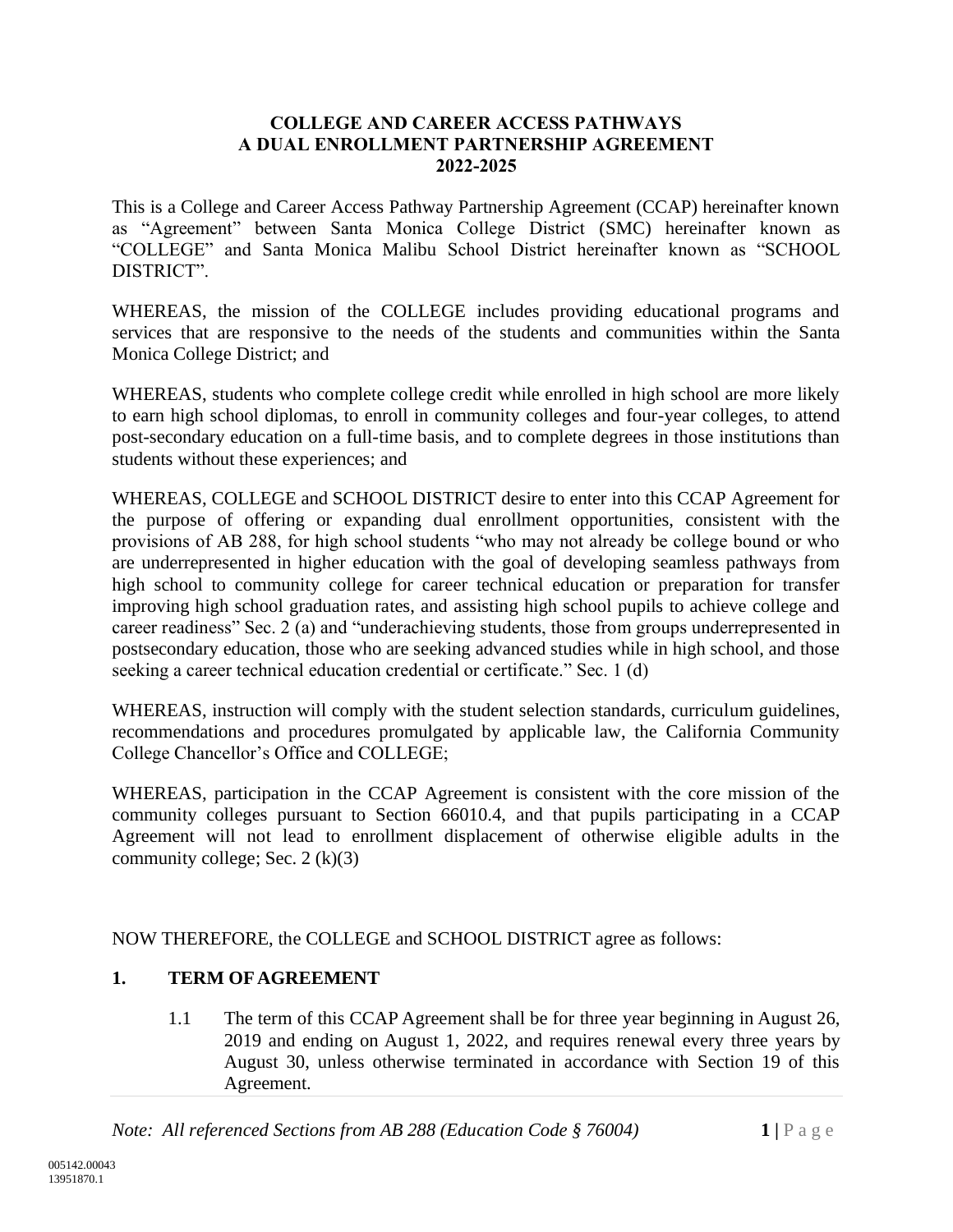- 1.2 This CCAP Agreement outlines the terms of the Agreement. The CCAP Agreement Appendix shall specify additional detail regarding, but not be limited to, the total number of high school students to be served and the total number of full-time equivalent students projected to be claimed by the COLLEGE for those students; the scope, nature, time, location, and listing of community college courses to be offered; and criteria to assess the ability of pupils to benefit from those courses. The CCAP Agreement Appendix shall also establish protocols for information sharing in compliance with all applicable state and federal privacy laws, joint facilities use, and parental consent for high school pupils to enroll in community college courses. Sec. 2 (c)(1)
- 1.3 The CCAP Agreement Appendix shall identify a point of contact for the participating COLLEGE and SCHOOL DISTRICT partner. Sec. 2 (c)(2)
- 1.4 A copy of the COLLEGE AND SCHOOL DISTRICT CCAP Agreement shall be filed with the office of the Chancellor of the California Community Colleges and with the department [California Department of Education] before the start of the CCAP partnership. Sec. 2 (c)(3)
- 1.5 The governing board of the COLLEGE and SCHOOL DISTRICT, at a subsequent open public meeting of that board, shall take comments from the public and approve or disapprove the proposed agreement.
- 1.6 COLLEGE and SCHOOL DISTRICT shall ensure that two public (informational and adoption) meetings are held in the review and approval of this CCAP Agreement. Sec. 2 (b)

## **2. COMMUNITY COLLEGE DISTRICTS AUTHORIZING THE CCAP PARTNERSHIPS WITH SCHOOL DISTRICTS DEFINITIONS**

- 2.1 CCAP Agreement Courses Courses offered as part of this CCAP Agreement shall be community college courses acceptable towards a career technical education credential or certificate, or preparation for transfer, or appropriate to improve high school graduation rates or help high school pupils achieve college and career readiness. All community college courses offered at the SCHOOL DISTRICT have been approved in accordance with the policies and guidelines of COLLEGE and applicable law. Sec. 2 (a)
- 2.2 Consistent with AB 288, this CCAP Agreement shall include "underachieving students, those from groups underrepresented in postsecondary education, those who are seeking advanced studies while in high school, and those seeking a career technical education credential or certificate." Sec. 1 (d)
- **2.3** High school pupils enrolled in a course offered through a CCAP partnership shall not be assessed any fee that is prohibited by Section 49011.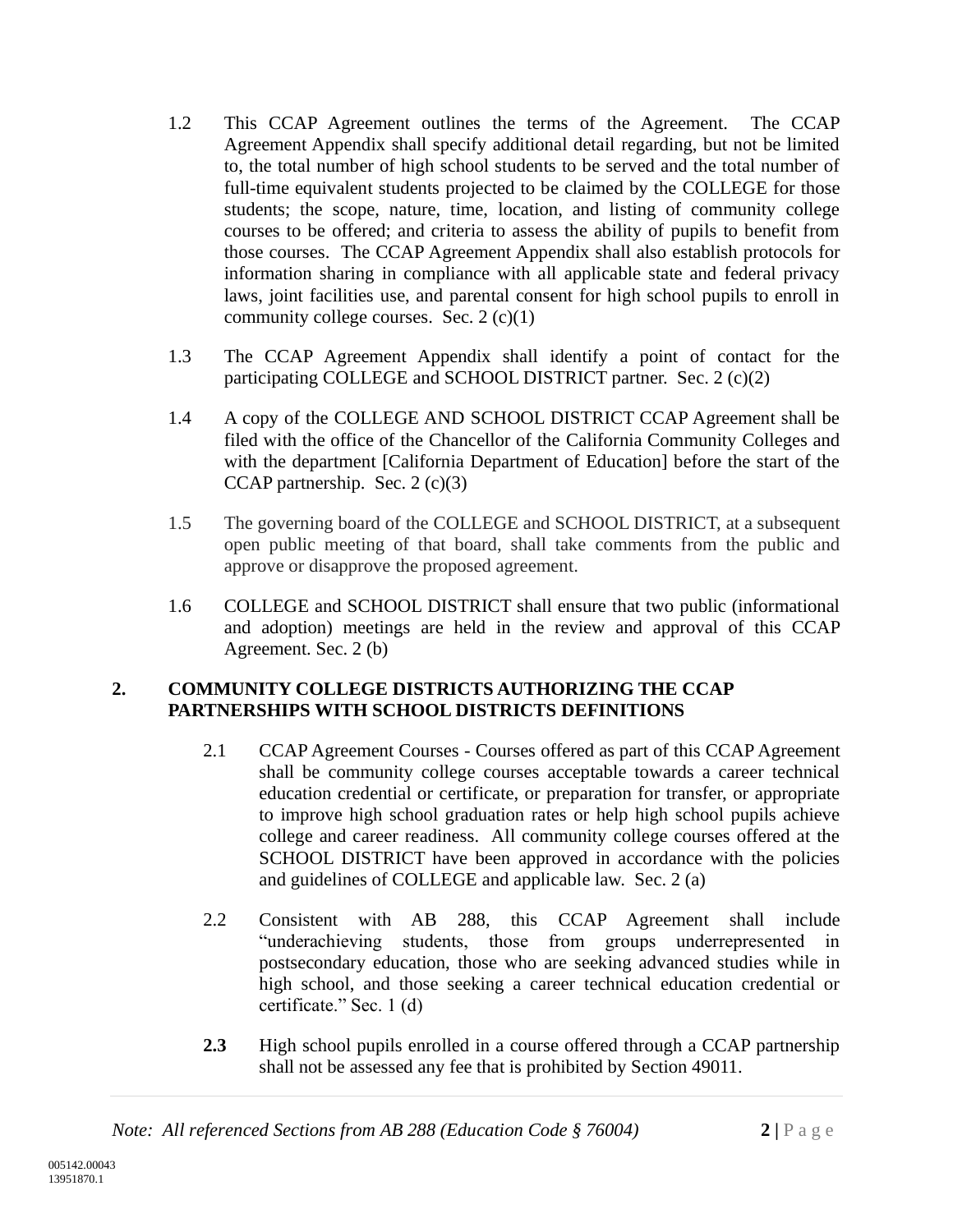## **3. STUDENT ELIGIBILITY, SELECTION AND ENROLLMENT, ADMISSION, REGISTRATION, MINIMUM SCHOOL DAY**

- 3.1 Student Eligibility Students who "may not already be college bound or who are underrepresented in higher education, with the goal of developing seamless pathways from high school to community college for career technical education or preparation for transfer, improving high school graduation rates, and assisting high school pupils to achieve college and career readiness" Sec. 2 (a) and "underachieving students, those from groups underrepresented in postsecondary education, those who are seeking advanced studies while in high school, and those seeking a career technical education credential or certificate." Sec. 1 (d)
- 3.2 Student Selection and Enrollment Enrollment shall be open to all eligible students as part of the CCAP Agreement who have been admitted to the COLLEGE and who meet all applicable prerequisites. Student selection criteria may be further specified in the CCAP Agreement Appendix. Applicable prerequisite courses, training, or experience and standards required as preparation for courses offered through the CCAP Agreement will be determined by COLLEGE and shall be in compliance with applicable law and COLLEGE standards and policies.
- 3.3 College Admission and Registration Procedures for students participating in the CCAP Agreement shall be governed by the COLLEGE and shall be in compliance with the admissions and registration guidelines set forth in applicable law and COLLEGE policy.
- 3.4 Student Records It is the responsibility of the student to follow the COLLEGE process when requesting an official COLLEGE transcript for grade submission to the SCHOOL DISTRICT unless otherwise specified in the Appendix.
- 3.5 Priority Enrollment A COLLEGE participating in this CCAP Agreement may assign priority course registration to a pupil seeking to enroll in a community college course that is required for the pupil's CCAP partnership program that is equivalent to the priority assigned to a pupil attending middle college high school as described in Section 11300 and consistent with middle college high school provisions in Section 76001. Sec. 2 (3)(g)
- 3.6 As part of a CCAP Agreement, a participating community college district shall not provide physical education course opportunities to high school students or any other course opportunities that do not assist in the attainment of the goals associated with career technical education or preparation for transfer, improving high school graduation rates, or helping high school students achieve career and college readiness. Sec. 2 (d)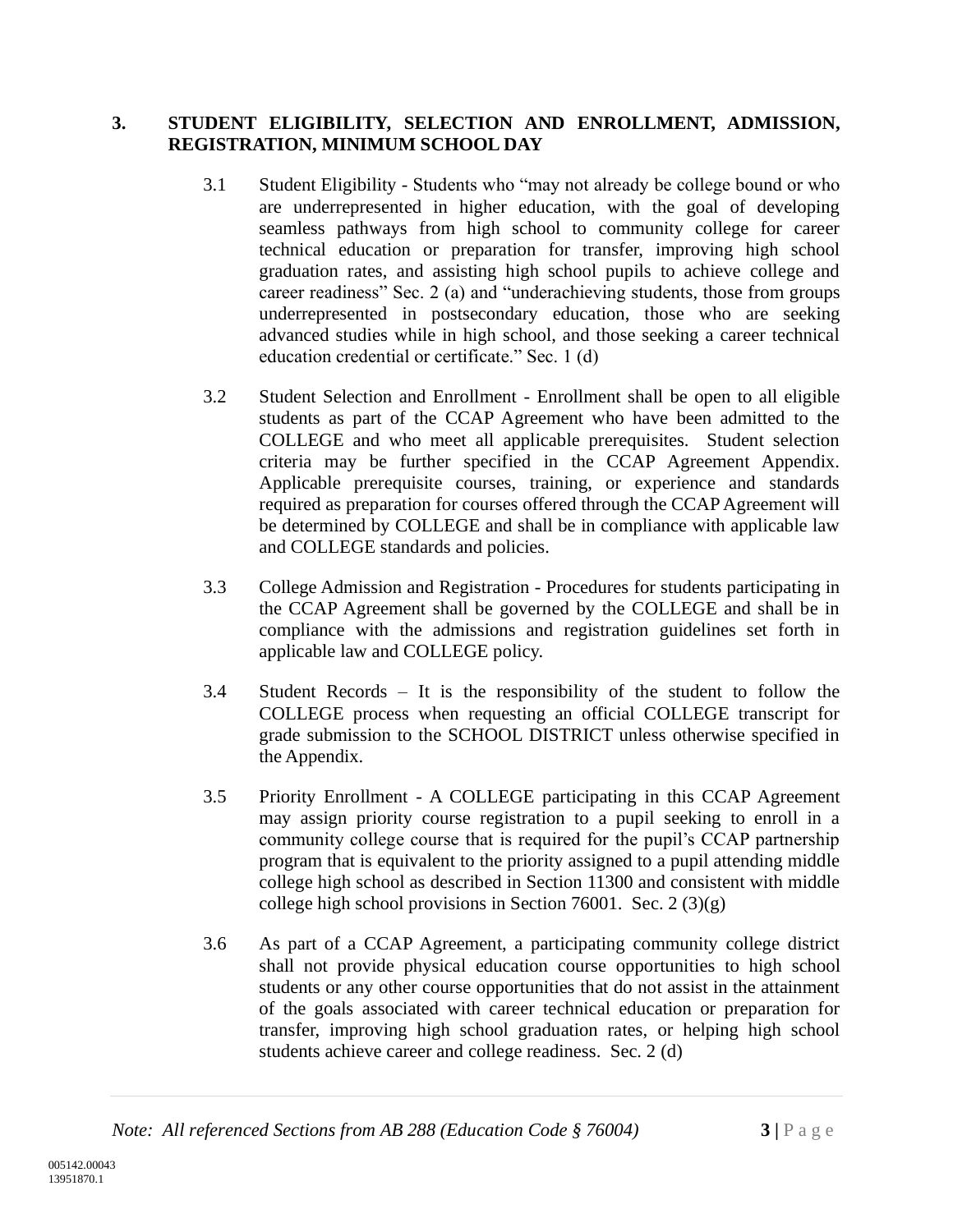- 3.7 Students participating in a CCAP Agreement may enroll in up to a maximum of 15 units per term per conditions specified in AB 288, Sec. 2 (p)(1)(2)(3). Specifically, the units must constitute no more than four community college courses per term and be part of an academic program that is part of the Agreement designed to award students with both a high school diploma and an associate degree or certificate or a credential.
- 3.8 Students will only be able to enroll into one Dual Enrollment class under this agreement. If they wish to enroll into an additional Dual Enrollment course, they must obtain approval by the high school by filling out the authorization form.
- 3.9 Minimum School Day The SCHOOL DISTRICT shall certify that it shall teach SCHOOL DISTRICT students participating as part of a CCAP Agreement no less than the number of instructional minutes required to complete a minimum school day pursuant to Education Code §§ 46141 and 46142.

# **4. COLLEGE APPLICATION PROCEDURE**

- 4.1 The COLLEGE will be responsible for processing student applications.
- 4.2 The COLLEGE will provide the necessary admission and registration forms and procedures and both COLLEGE and SCHOOL DISTRICT will jointly ensure that each applicant accepted has met all the enrollment requirements.
- 4.3 The SCHOOL DISTRICT agrees to assist COLLEGE in the admission and registration of SCHOOL DISTRICT students as may be necessary and requested by COLLEGE.

# **5. PARTICIPATING STUDENTS**

- 5.1 A high school student enrolled in a course offered through a CCAP Agreement shall not be assessed any fee that is prohibited by Education Code Section 49011. See also Sec. 2 (f)(q). The governing board of a community college district participating in a CCAP partnership agreement established pursuant to this article shall exempt special part-time students described in subdivision (p) from the fee requirements in Sections 76060.5, 76140, 76223, 76300, 76350, and 79121.
- 5.2 The total cost of books and instructional materials for SCHOOL DISTRICT students who enroll in a COLLEGE course offered as part of this CCAP Agreement will be specified in the Appendix to this Agreement. Costs will be borne by SCHOOL DISTRICT.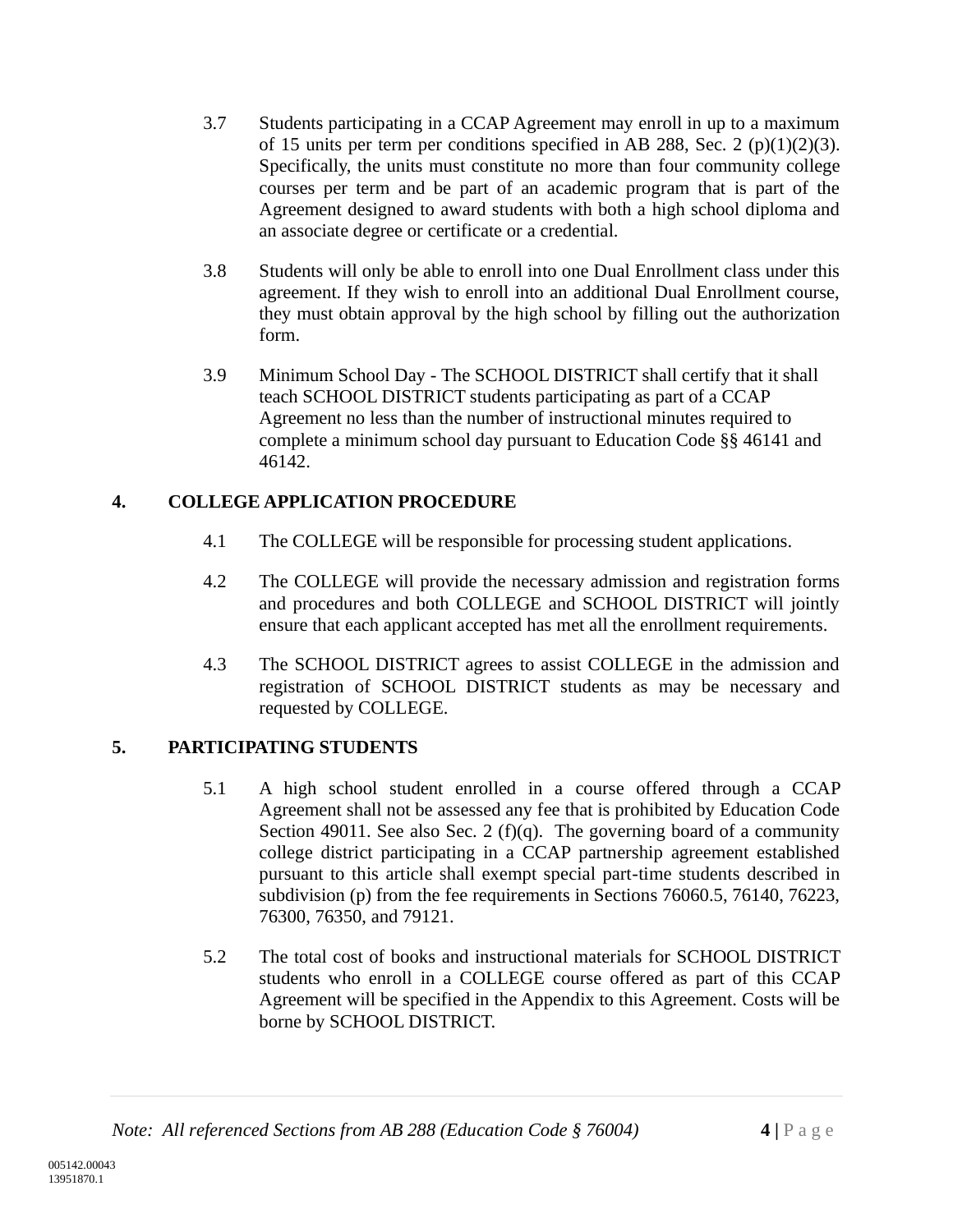5.3 Both COLLEGE and SCHOOL DISTRICT will insure that ancillary and support services are provided for students (e.g. Counseling and Guidance, Placement Assistance, Assessment, and Tutoring.

# **6. CCAP AGREEMENT COURSES**

- 6.1 A COLLEGE may limit enrollment in a community college course solely to eligible high school students if the course is offered at a high school campus during the regular school day and the community college course is offered pursuant to a CCAP Agreement. Sec. 2 (o)(1)
- 6.2 The COLLEGE is responsible for all courses and educational programs offered as part of CCAP Agreement regardless of whether the course and educational program is offered on site at the SCHOOL DISTRICT or at the COLLEGE.
- 6.3 Degree and certificate programs that are included in the CCAP agreement must have been approved by the California Community College Chancellor's Office and courses offered at the SCHOOL DISTRICT shall adhere to the official course outline of record and the student learning outcomes established by the associated academic department within the COLLEGE, approved by the COLLEGE Curriculum Committee and COLLEGE Board and submitted to the Chancellor's office, unless course is a standalone class. Course outlines will be provided to the SCHOOL DISTRICT.
- 6.4 Courses must meet the number of hours sufficient to meet the stated performance objectives as outline in the course outlines provided to the SCHOOL DISTRICT on a semester basis.
- 6.5 The scope, nature, time, location, and listing of courses offered by a COLLEGE shall be determined by COLLEGE with the approval of the Governing Board and will be recorded in the Appendix to this Agreement. Sec.  $2(c)(1)$
- 6.6 Courses offered as part of a CCAP Agreement either at the COLLEGE or SCHOOL DISTRICT shall be jointly reviewed and approved.
- 6.7 Courses offered as part of this CCAP Agreement at the SCHOOL DISTRICT shall be of the same quality and rigor as those offered on COLLEGE campus and shall be in compliance with COLLEGE academic standards.
- 6.8 Courses offered as part of this CCAP Agreement at the SCHOOL DISTRICT shall be listed in the COLLEGE catalog with the same department designations, course descriptions, numbers, titles, and credits Courses offered as part of this CCAP Agreement at the SCHOOL DISTRICT shall adhere to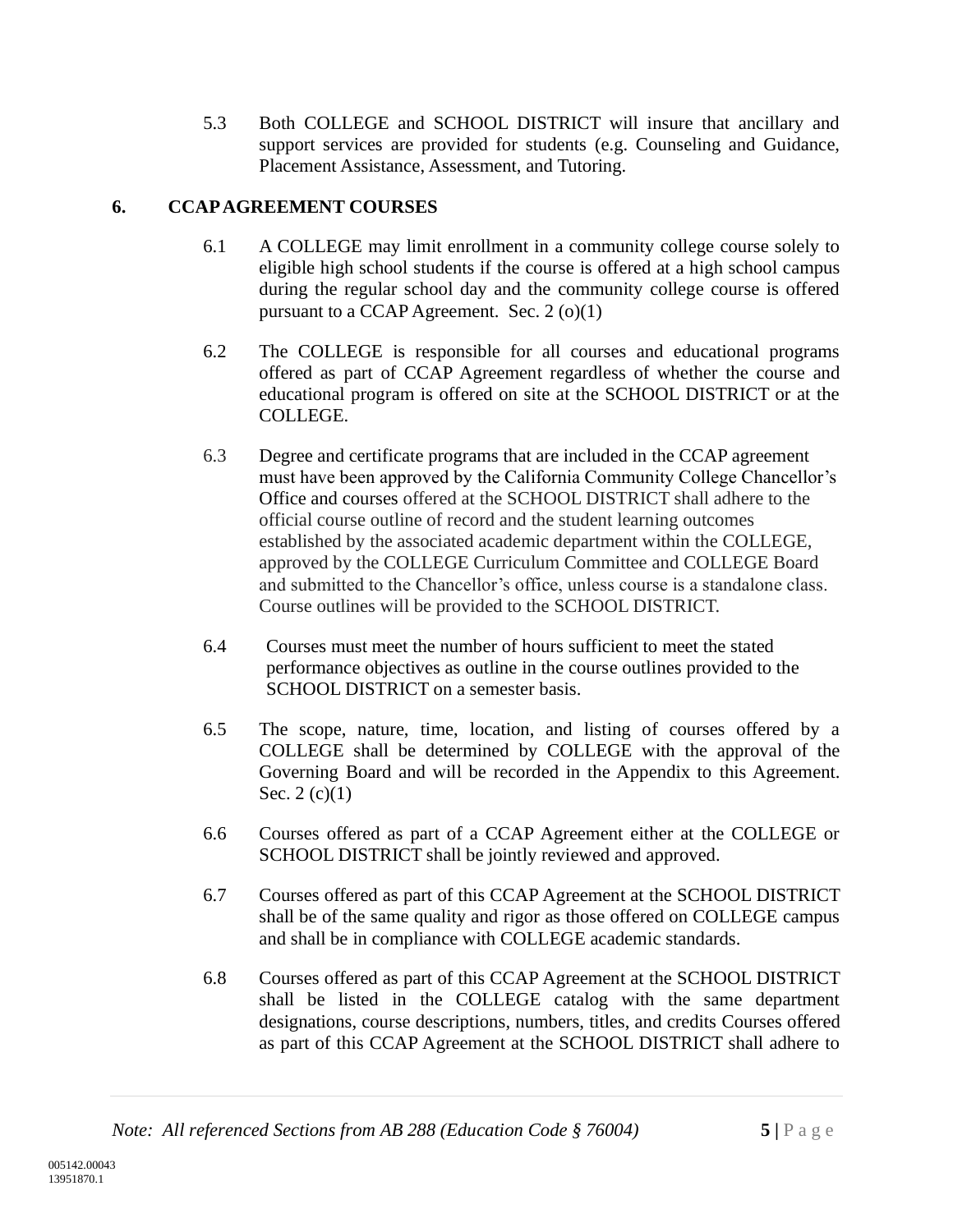the official course outline of record and the student learning outcomes established by the associated COLLEGE academic department.

- 6.9 Courses offered as part of this CCAP Agreement and taught by SCHOOL DISTRICT instructor are part of an approved Instructional Service Agreement as required by COLLEGE Business Procedure.
- 6.10 Courses offered as part of this CCAP Agreement will comply with all applicable regulations, policies, procedures, prerequisites and standards applicable to the COLLEGE as well as any corresponding policies, practices, and requirements of the SCHOOL DISTRICT. In the event of a conflict between the COLLEGE course related regulations, policies, procedures, prerequisites and standards and SCHOOL DISTRICT policies, practices and requirements, the COLLEGE regulations, policies, procedures, prerequisites, and standards, shall prevail.
- 6.11 A student's withdrawal prior to completion of a course offered as part of this CCAP Agreement shall be in accordance with COLLEGE guidelines, policies, pertinent statutes and regulations.
- 6.12 Supervision and evaluation of students enrolled in courses offered as part of this CCAP Agreement shall be in accordance with COLLEGE guidelines, policies, pertinent statutes, and regulations.
- 6.13 COLLEGE has the sole right to control and direct the instructional activities of all instructors, including those who are SCHOOL DISTRICT employees.
- 6.14 Site visits by one or more representatives of the COLLEGE shall be permitted by the SCHOOL DISTRICT to ensure that courses offered in the SCHOOL DISTRICT are the same as the courses offered on the COLLEGE campus.
- 6.15 This CCAP Agreement certifies that any remedial course taught by community college faculty at a partnering high school campus shall be offered only to high school students who do not meet their grade level standard in math, English, or both on an interim assessment in grade 10 or 11, as determined by the partnering SCHOOL DISTRICT, and shall involve collaborative effort between the SCHOOL DISTRICT and the COLLEGE faculty to deliver an innovative remediation course as an intervention in the student's junior or senior year to ensure the student is prepared for collegelevel work upon graduation. Sec. 2 (n)

# **7. INSTRUCTOR(S)**

*7.1* All instructors teaching COLLEGE courses offered as part of this CCAP Agreement must meet the minimum qualifications for instruction in a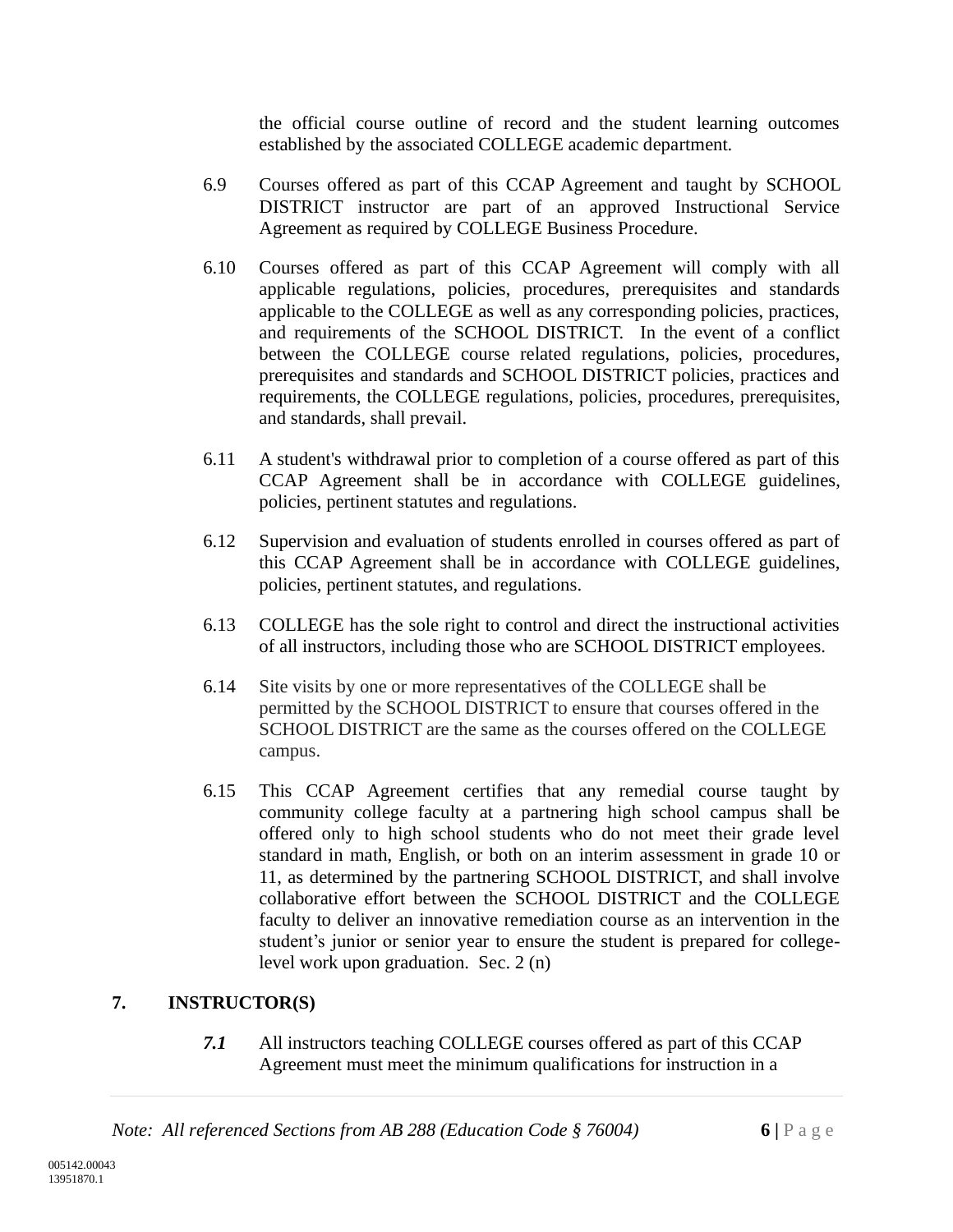California community college as set forth in Title 5 California Code of Regulations, Sections 53410 and 58060 or as amended and be hired by the COLLEGE and become COLLEGE employees or be provided by the SCHOOL DISTRICT and be SCHOOL DISTRICT employees. Faculty provided by the SCHOOL DISTRICT, who are being paid by the SCHOOL DISTRICT, must also sign an Instructional Service Agreement (ISA)- Instructor and get approved by the COLLEGE Board.

- 7.2 The SCHOOL DISTRICT shall be solely responsible for all salaries, wages, and benefits due to dual enrollment faculty teaching under an ISA who are SCHOOL DISTRICT employees.
- 7.3 The COLLEGE shall be solely responsible for all salaries, wages, and benefits due to dual enrollment faculty who are COLLEGE employees.
- 7.4 The COLLEGE shall be responsible for faculty salaries associated with the instructional class time of the classes conducted under this Agreement for faculty that are not SCHOOL DISTRICT employees. Any supplemental instruction related to the material presented in classes conducted under this Agreement by COLLEGE Employees, that extends beyond the college schedule, is the SCHOOL DISTRICT's responsibility.
- 7.5 The CCAP Agreement Appendix shall specify which participating SCHOOL DISTRICT or COLLEGE will be the employer of record for purposes of assignment monitoring and reporting to the county office of education. Sec.  $2(m)(1)$
- 7.6 This CCAP Agreement specifies the SCHOOL DISTRICT will assume reporting responsibilities pursuant to applicable federal teacher quality mandates. Sec.  $2 \text{ (m)}(2)$
- 7.7 The COLLEGE shall have the primary right to control and direct the activities of faculty teaching dual enrollment courses. Instructors who teach COLLEGE courses offered as part of this CCAP Agreement must provide the supervision and control reasonably necessary for the protection of the health and safety of students and may not have any other assigned duty during the instructional activity. As a general rule, faculty must be physically present in the classroom or lab or within line-of-sight of the students.
- 7.8 Instructors who teach COLLEGE courses shall comply with the fingerprinting requirements set forth in Ed Code § 45125 or as amended and the tuberculosis testing and risk assessment requirements of California Health and Safety Code § 121525 or as amended. In addition to any other prohibition or provision, no person who has been convicted of a violent or serious felony shall be eligible to teach any courses offered as part of this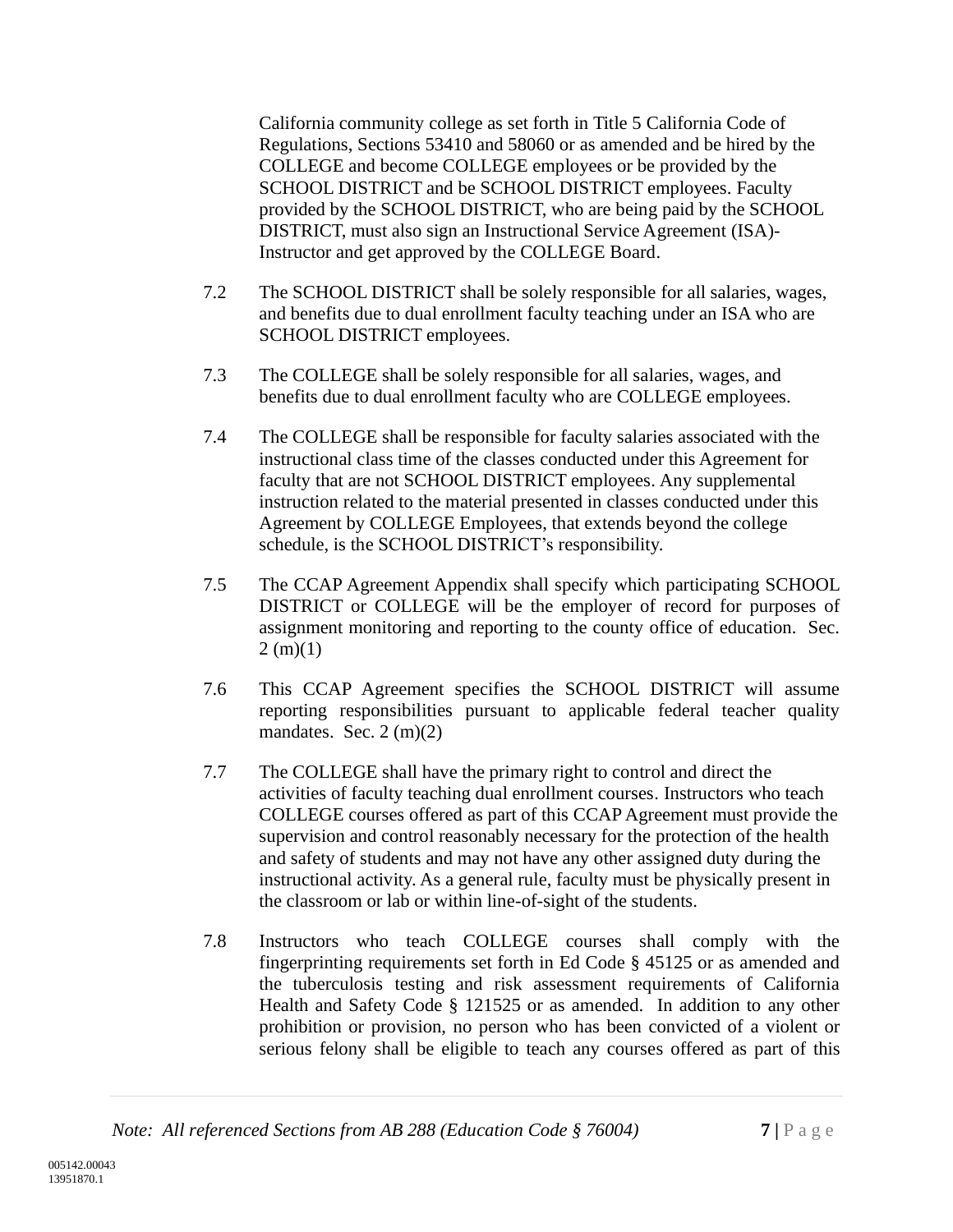CCAP Agreement or otherwise provide services on a SCHOOL DISTRICT site.

- 7.9 Prior to teaching, faculty provided by the SCHOOL DISTRICT shall receive discipline-specific training and orientation from COLLEGE regarding, but not limited to, course curriculum, assessment criteria, pedagogy, course philosophy, testing and grading procedures record keeping, and other instructional responsibilities. Faculty training shall be approved by and provided by the COLLEGE.
- 7.10 Faculty provided by the SCHOOL DISTRICT will participate in professional development activities sponsored by the COLLEGE as required by the terms and condition of the contract and shall be encouraged to participate in ongoing collegial interaction to include, but not limited address course content, course delivery, assessment, evaluation, and/or research and development in the field.
- 7.11 Faculty performance shall be evaluated by the COLLEGE using the adopted evaluation process and standards for faculty of the COLLEGE, subject to the approval of COLLEGE.
- 7.12 Faculty provided by the SCHOOL DISTRICT who don't comply with the policies, regulations, standards, and expectations of the COLLEGE shall be ineligible to teach dual enrollment courses.
- 7.13 The COLLEGE may select instructors from SCHOOL DISTRICT personnel. SCHOOL DISTRICT personnel selected to be instructors remain employees of the SCHOOL DISTRICT, subject to the authority of the SCHOOL DISTRICT, but will also be subject to the authority of COLLEGE specifically with regard to their duties as instructors.
- 7.14 The COLLEGE will be the employer of record for all community collegepaid faculty teaching at the SCHOOL DISTRICT.

# **8. ASSESSMENT OF LEARNING AND CONDUCT**

- 8.1 Students enrolled in COLLEGE courses offered as part of this CCAP Agreement at the SCHOOL DISTRICT shall be held to the same standards of achievement as students in courses taught on the COLLEGE campus.
- 8.2 Students enrolled in COLLEGE courses offered as part of this CCAP Agreement at the SCHOOL DISTRICT shall be held to the same grading standards as those expected of students in courses taught on the COLLEGE campus.
- 8.3 Students enrolled in COLLEGE courses offered as part of this CCAP Agreement at the SCHOOL DISTRICT shall be assessed using the same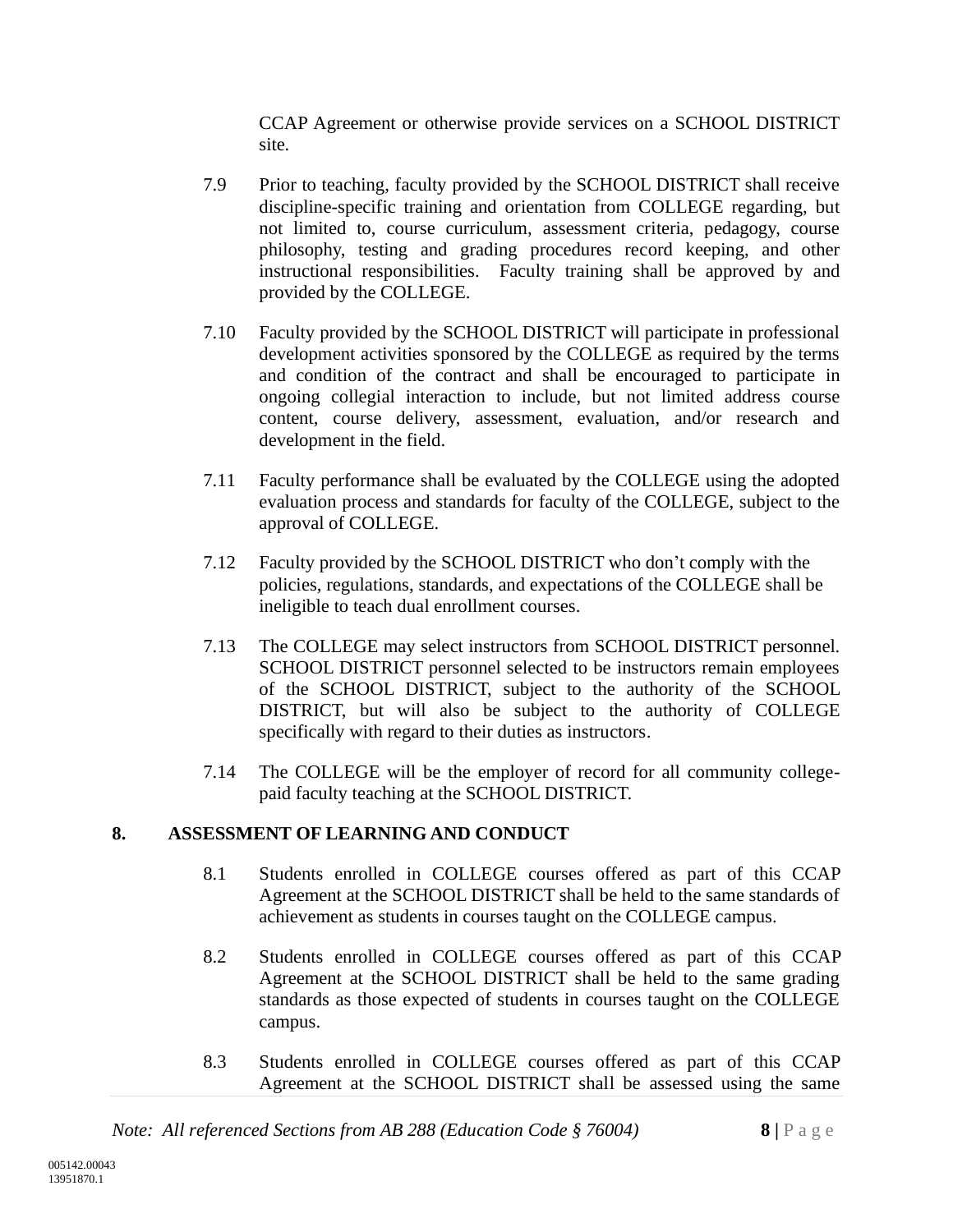methods (e.g., papers, portfolios, quizzes, labs, etc.) as students in courses taught on the COLLEGE campus.

- 8.4 Students enrolled in COLLEGE courses offered as part of this CCAP Agreement at the SCHOOL DISTRICT shall be held to the same behavioral standards as those expected of students in courses taught on the COLLEGE campus.
- 8.5 Students who withdraw from a dual enrollment course will not receive any COLLEGE credit for work completed and must complete all drop procedures by all published deadlines to avoid a "W" on their transcript.
- 8.6 A student who has dropped the college course may continue to complete the course to receive high school credit.

# **9. LIAISON AND COORDINATION OF RESPONSIBILITIES**

- 9.1 The COLLEGE shall appoint an educational administrator, to be specified in the Appendix to this CCAP Agreement, who will serve as point of contact to facilitate coordination and cooperation between COLLEGE and SCHOOL DISTRICT in conformity with COLLEGE policies and standards. Sec. 2  $(c)(2)$
- 9.2 The SCHOOL DISTRICT shall appoint an educational administrator, to be specified in the Appendix to this CCAP Agreement, who will serve as point of contact to facilitate coordination and cooperation between SCHOOL DISTRICT and COLLEGE in conformity with SCHOOL DISTRICT policies and standards. Sec.  $2(c)(2)$
- 9.3 The SCHOOL DISTRICT's personnel will perform services specified in 9.4 as part of their regular assignment. SCHOOL DISTRICT personnel performing these services will be employees of SCHOOL DISTRICT, subject to the authority of SCHOOL DISTRICT, but will also be subject to the direction of COLLEGE, specifically with regard to their duties pertaining to the COLLEGE courses.
- 9.4 This CCAP Agreement requires an annual report as specified in the Appendix, to the office of the Chancellor of the California Community Colleges by each participating COLLEGE and SCHOOL DISTRICT on all the following information: Sec. 2  $(t)(1)(A-D)$ 
	- The total number of high school students by school site enrolled in each partnership, aggregated by gender and ethnicity, and reported in compliance with all applicable state and federal privacy laws. Sec. 2  $(t)(1)(A)$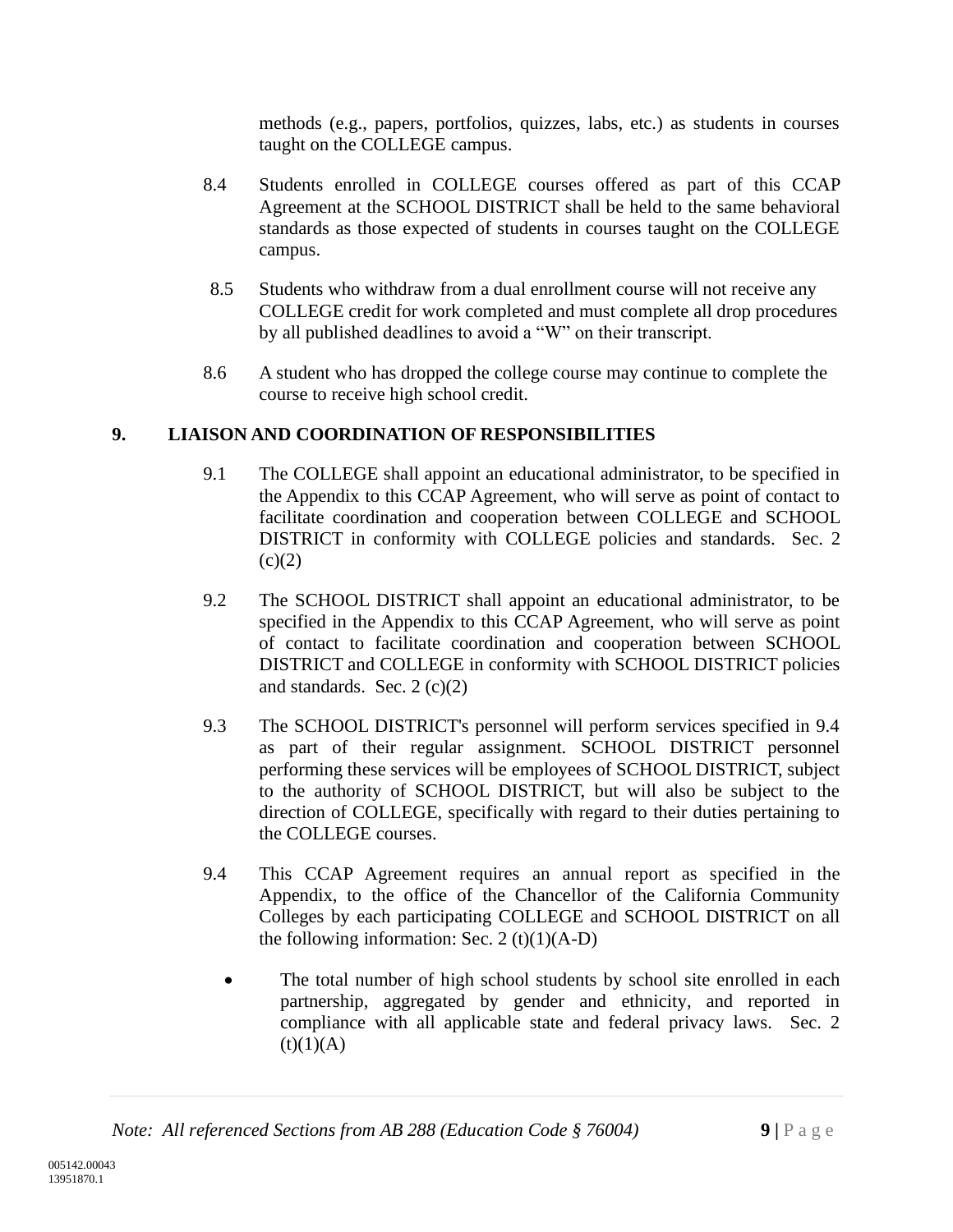- The total number of community college courses by course category and type and by school site enrolled in by CCAP partnership participants. Sec.  $2(t)(1)(B)$
- The total number and percentage of successful course completions, by course category and type and by school site, of CCAP partnership participants. Sec. 2 (t) $(C)$
- The total number of full-time equivalent students generated by CCAP partnership COLLEGE participants. Sec.  $2(t)(1)(D)$

## **10. APPORTIONMENT**

- 10.1 The COLLEGE shall include the students enrolled in a CCAP Agreement course in its report of full-time equivalent students (FTES) for purposes of receiving state apportionments when the course(s) complies with current requirements for dual enrollment under applicable California law.
- 10.2 For purposes of allowances and apportionments from Section B of the State School Fund, the COLLEGE conducting a closed course on a high school campus shall be credited with those units of full-time equivalent students attributable to the attendance of eligible high school pupils. Sec. 2 (o)(2)
- 10.3 COLLEGE shall not receive a state allowance or apportionment for an instructional activity for which the partnering SCHOOL DISTRICT has been, or shall be, paid an allowance or apportionment. Sec. 2 (r)
- 10.4 The attendance of a high school pupil at a community college as a special part-time or full-time student pursuant to this section is authorized attendance for which the community college shall be credited or reimbursed pursuant to Section 48802 or 76002, provided that no SCHOOL DISTRICT has received reimbursement for the same instructional activity. Sec. 2 (s)

Standard FTES computation rules, support documentation, Couse selection tabulations, and record retention requirement continue to apply, including as prescribed by Cal. Code Regs. and tit.5.

## **11. CERTIFICATIONS**

- 11.1 The SCHOOL DISTRICT certifies that the direct education costs of the courses offered as part of this CCAP Agreement are not being fully funded through other sources.
- 11.2 COLLEGE certifies that it has not received full compensation for the direct education costs for the conduct of the courses offered as part of this CCAP Agreement from other sources.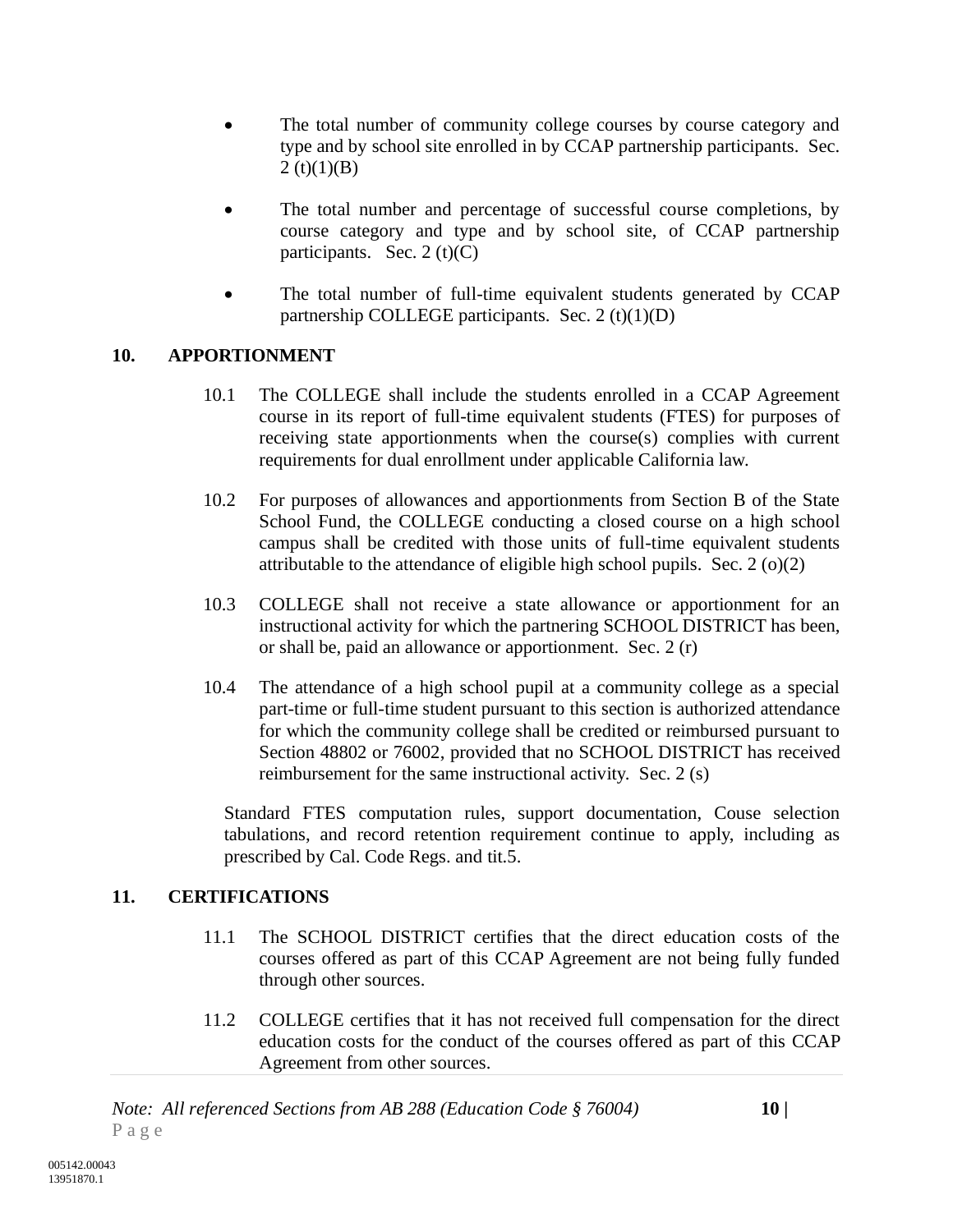- 11.3 The SCHOOL DISTRICT agrees and acknowledges that COLLEGE will claim apportionment for the SCHOOL DISTRICT students enrolled in community college course(s) under this CCAP Agreement.
- 11.4 This CCAP Agreement certifies that any COLLEGE instructor teaching a course on a SCHOOL DISTRICT campus has not been convicted of any sex offense as defined in Ed Code § 87010 or as amended, or any controlled substance offense as defined in Ed Code § 87011 or as amended. Sec. 2 (h)
- 11.5 This CCAP Agreement certifies that any community college instructor teaching a course at the partnering high school campus has not displaced or resulted in the termination of an existing high school teacher teaching the same course on that high school campus. Sec. 2 (i)
- 11.6 This CCAP Agreement certifies that a qualified high school teacher teaching a course offered for college credit at a high school campus has not displaced or resulted in the termination of an existing community college faculty member teaching the same course at the partnering community college campus. Sec. 2 (j)
- 11.7 The COLLEGE certifies that:
	- A community college course offered for college credit at the participating SCHOOL DISTRICT does not reduce access to the same course offered at the partnering COLLEGE. Sec.  $2(k)(1)$
	- A community college course that is oversubscribed of has a waiting list shall not be offered or included in this Agreement. Sec.  $2(k)(2)$
	- The Agreement is consistent with the core mission of the COLLEGE pursuant to Section 66010.4, and that students participating in this Agreement will not lead displacement of otherwise eligible adults at the COLLEGE. Sec.  $2(k)(3)$
- 11.8 This Agreement certifies that the SCHOOL DISTRICT and COLLEGE comply with local collective bargaining agreements and all state and federal reporting requirements regarding the qualifications of the teacher or faculty member teaching a CCAP Agreement course offered for high school credit. Sec. 2 (l)

## **12. PROGRAM IMPROVEMENT**

12.1 The COLLEGE and the SCHOOL DISTRICT may annually conduct surveys of participating SCHOOL DISTRICT pupils, instructors, principals, and guidance counselors for the purpose of informing practice, making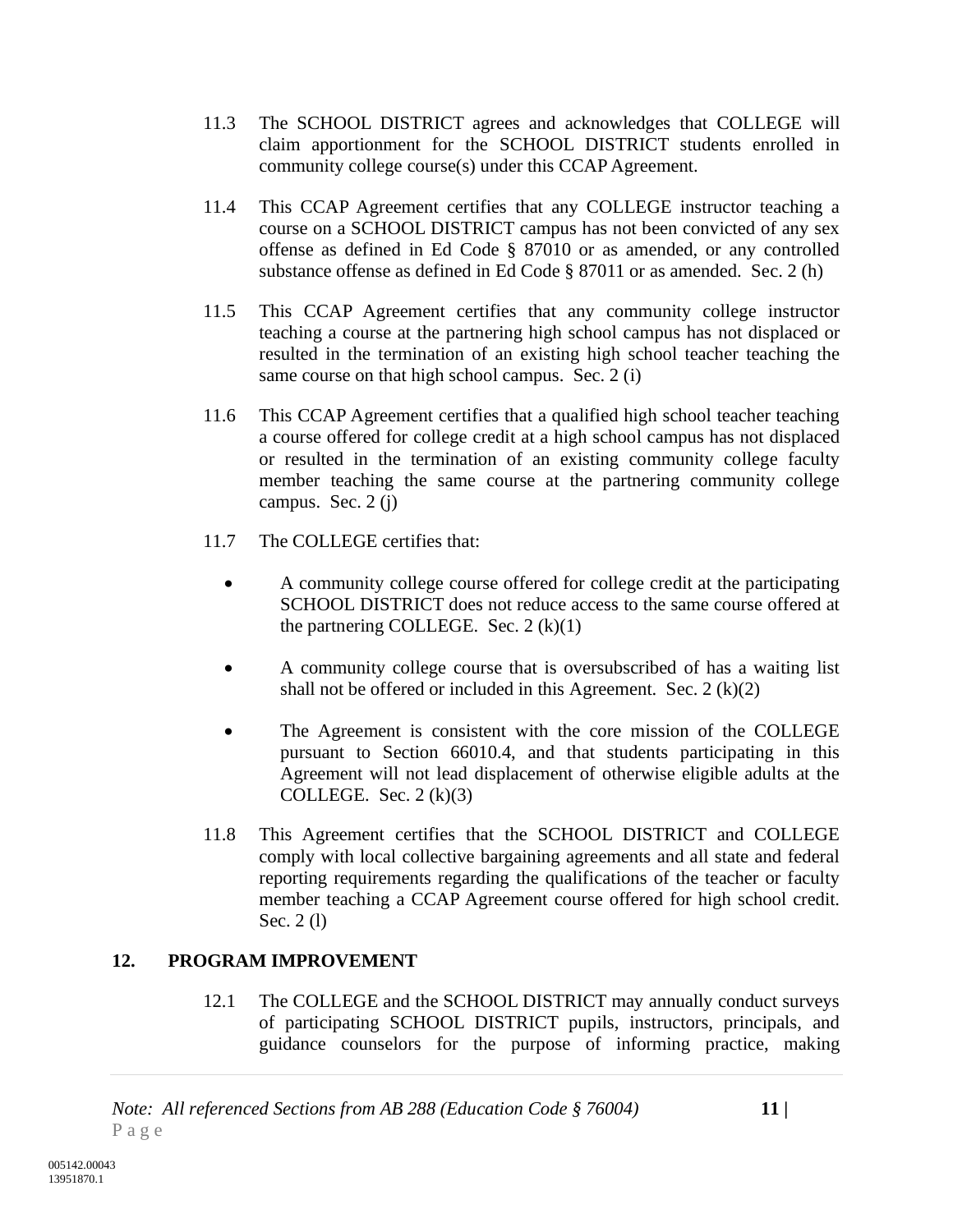adjustments, and improving the quality of courses offered as part of this CCAP Agreement.

# **13. RECORDS**

- 13.1 Permanent records of student attendance, grades and achievement will be maintained by SCHOOL DISTRICT for SCHOOL DISTRICT students who enroll in a course(s) offered as part of this CCAP Agreement. Permanent records of student enrollment, grades and achievement for COLLEGE students shall be maintained by COLLEGE.
- 13.2 COLLEGE shall provide the SCHOOL DISTRICT with a roster of participants and their final grades.
- 13.3 Each party shall maintain records pertaining to this CCAP Agreement as may be required by federal and state law. Each party may review and obtain a copy of the other party's pertinent records subject to federal and state privacy statutes.

# **14. CCAP AGREEMENT DATA MATCH AND REPORTING**

- a. COLLEGE and SCHOOL DISTRICT shall ensure operational protocols consistent with the collection of participating student data and the timely submission of the data.
- b. COLLEGE shall report all program and participating student data to the office of the Chancellor of the California Community Colleges.

# **15. PRIVACY OF STUDENT RECORDS**

- a. COLLEGE and SCHOOL DISTRICT understand an agree that education records of students enrolled in the CCAP course and personally identifiable information contained in those educational records are subject to the Family Educational Rights and Privacy Act (FERPA) 20 U.S.C. § 1232g; 34 C.F.R. Part 99, including the disclosure provisions of § 99.30 and state law as set forth in Education Code §§ 49064 and 49076). COLLEGE and SCHOOL DISTRICT agree to hold all student education records generated pursuant to this CCAP Agreement in strict confidence, and further agrees not to re-disclose such records except as authorized by applicable law or regulation or by the parent or guardian's prior written consent. (34 C.F.R. § 99.33 (a), (b); 34 C.F.R. § 99.34(b) and Education Code §§ 49064 and 49076.)
- b. Limitation on Use. COLLEGE and SCHOOL DISTRICT shall use each student education record that he or she may receive pursuant to this CCAP Agreement solely for a purpose(s) consistent with his or her authority to access that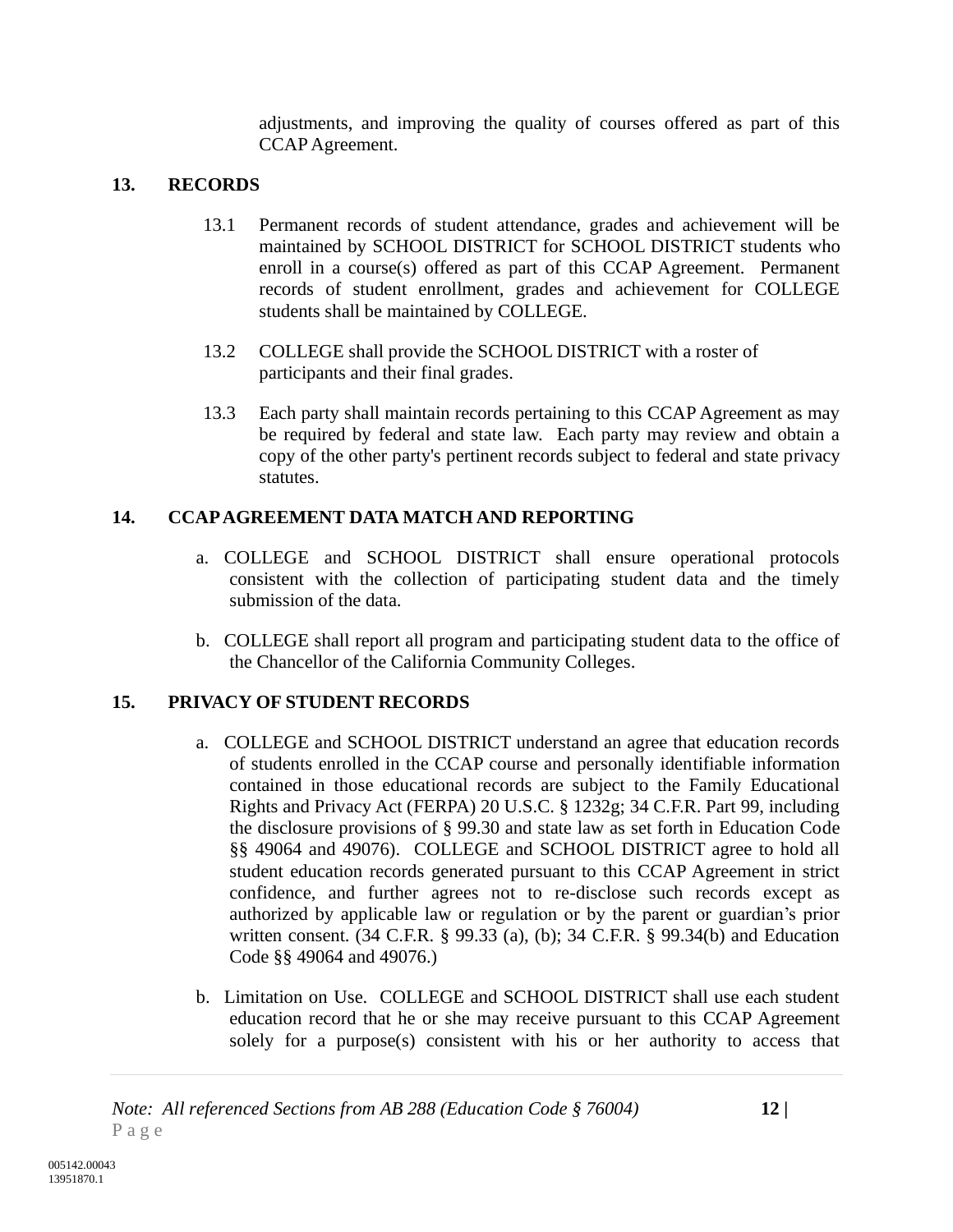information pursuant to Federal and State law, as may be as applicable. (34 C.F.R. § 99.31, 34 C.F.R. § 99.34, and Education Code § 49076.)

- c. Recordkeeping Requirements. COLLEGE and SCHOOL DISTRICT shall comply with the requirements governing maintenance of records of each request for access to and each disclosure of, student education records set forth under Title 34, Code of Federal Regulations § 99.32 and under Education Code § 49064 as applicable.
- d. Acknowledgement of Receipt of Notice of FERPA Regulations. By signature of its authorized representative or agent on this Agreement, COLLEGE and SCHOOL DISTRICT hereby acknowledges that it has been provided with the notice required under 34 C.F.R.§ 99.33(d) that it is strictly prohibited from redisclosing student education records to any other person or entity except as authorized by applicable law or regulation or by the parent or guardian's prior written consent.

## **16. REIMBURSEMENT**

16.1 The financial arrangements implied herein may be adjusted annually by a duly adopted written Appendix to this CCAP Agreement.

# **17. FACILITIES**

- 17.1 The SCHOOL DISTRICT will provide adequate classroom space at its facilities, or other mutually agreed upon location, to conduct the instruction and do so without charge to COLLEGE or students. SCHOOL DISTRICT agrees to clean, maintain, and safeguard SCHOOL DISTRICT's premises. SCHOOL DISTRICT warrants that its facilities are safe and compliant with all applicable building, fire, and safety codes.
- 17.2 The SCHOOL DISTRICT will furnish, at its own expense, all course materials, specialized equipment, books and other necessary equipment for all SCHOOL DISTRICT students. The parties understand that such equipment and materials are SCHOOL DISTRICT's sole property. The instructor shall determine the type, make, and model of all equipment, books and materials to be used during each course offered as part of this CCAP Agreement. SCHOOL DISTRICT understands that no equipment or materials fee may be charged to students except as may be provided for by Education Code 49011.
- 17.3 The COLLEGE facilities may be used subject to mutually agreement by the parties as expressed in the Appendix to this Agreement.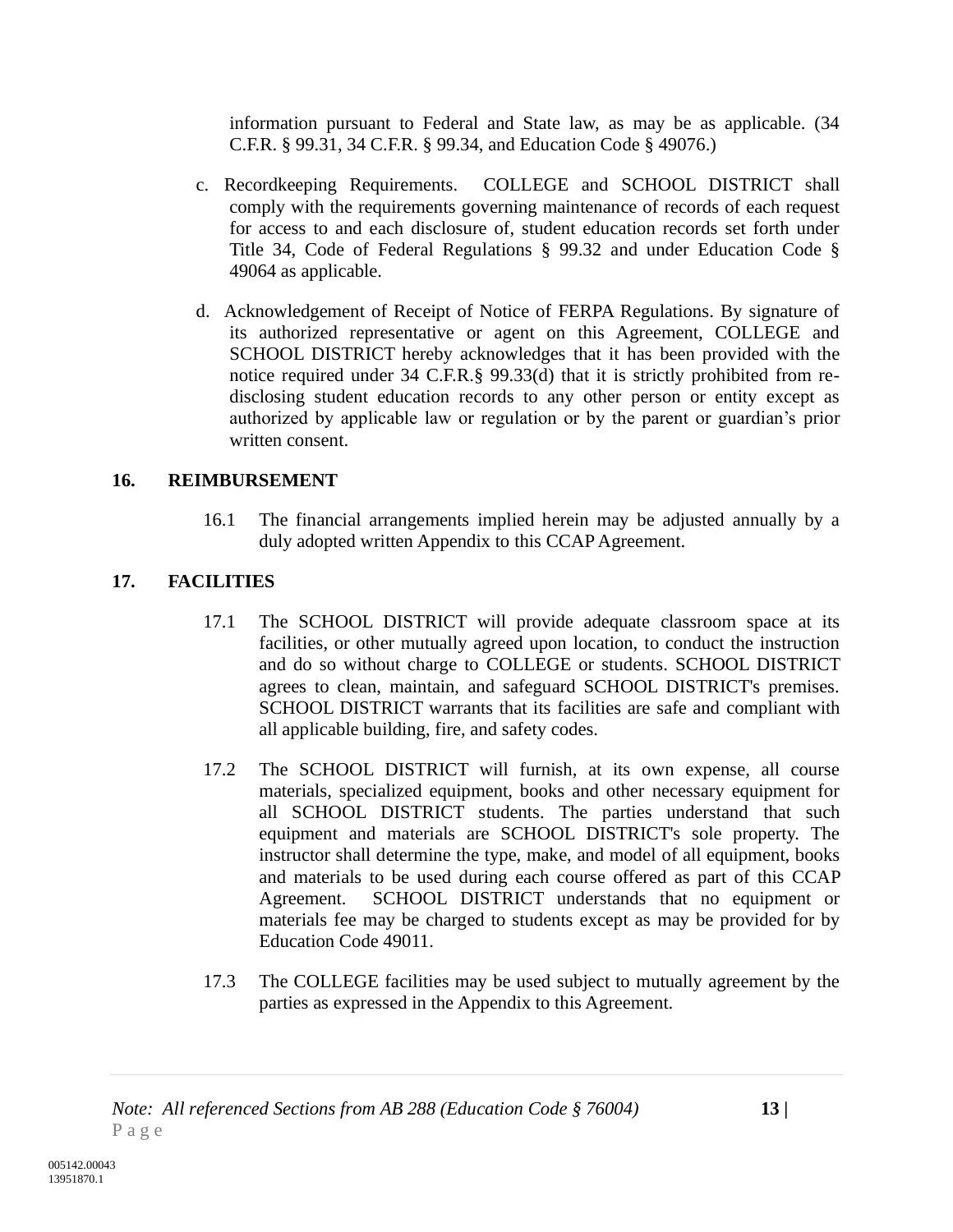#### **18. INDEMNIFICATION**

- 18.1 The SCHOOL DISTRICT agrees to and shall indemnify, save and hold harmless the COLLEGE and its governing board, officers, employees, administrators, independent contractors, subcontractors, agents and other representatives from any and all claims, demands, liabilities, costs, expenses, damages, causes of action, losses, and judgments, arising out of SCHOOL DISTRICT's performance of this Agreement. The obligation to indemnify shall extend to all claims and losses that arise from the negligence of the SCHOOL DISTRICT, its officers, employees, independent contractors, subcontractors, agents and other representatives.
- 18.2 The COLLEGE agrees to and shall indemnify, save and hold harmless the SCHOOL DISTRICT and its governing board, officers, employees, administrators, independent contractors, subcontractors, agents and other representatives from any and all claims, demands, liabilities, costs, expenses, damages, causes of action, losses, and judgments, arising out of COLLEGE and COLLEGE'S performance of this Agreement. The obligation to indemnify shall extend to all claims and losses that arise from the negligence of the COLLEGE and COLLEGE's officers, employees, independent contractors, subcontractors, agents and other representatives.

## **19. INSURANCE**

- 19.1 The SCHOOL DISTRICT, in order to protect COLLEGE, its agents, employees and officers against claims and liability for death, injury, loss and damage arising out of or in any manner connected with the performance and operation of the terms of this agreement, shall secure and maintain in force during the entire term of this agreement, insurance coverage or an approved program of self-insurance in the amount of not less than ONE MILLION DOLLARS (\$1,000,000) per incident, and property damage insurance of not less than ONE HUNDRED THOUSAND DOLLARS (\$100,000) per accident with an admitted California insurer duly licensed to engage in the business of insurance in the State of California, or public entity risk management Joint Powers Authority, authorized to provide public liability and property damage insurance in the state of California. Said policy of insurance, insurance coverage through a public entity risk management JPA or program of self-insurance shall expressly name the COLLEGE, its agents, employees and officers as an additional insured for the purposes of this Agreement. A certificate of insurance including such endorsement shall be furnished to the COLLEGE.
- 19.2 For the purpose of Workers' Compensation, SCHOOL DISTRICT shall be the "primary employer" for all its personnel who perform services as instructors and support staff. SCHOOL DISTRICT shall be solely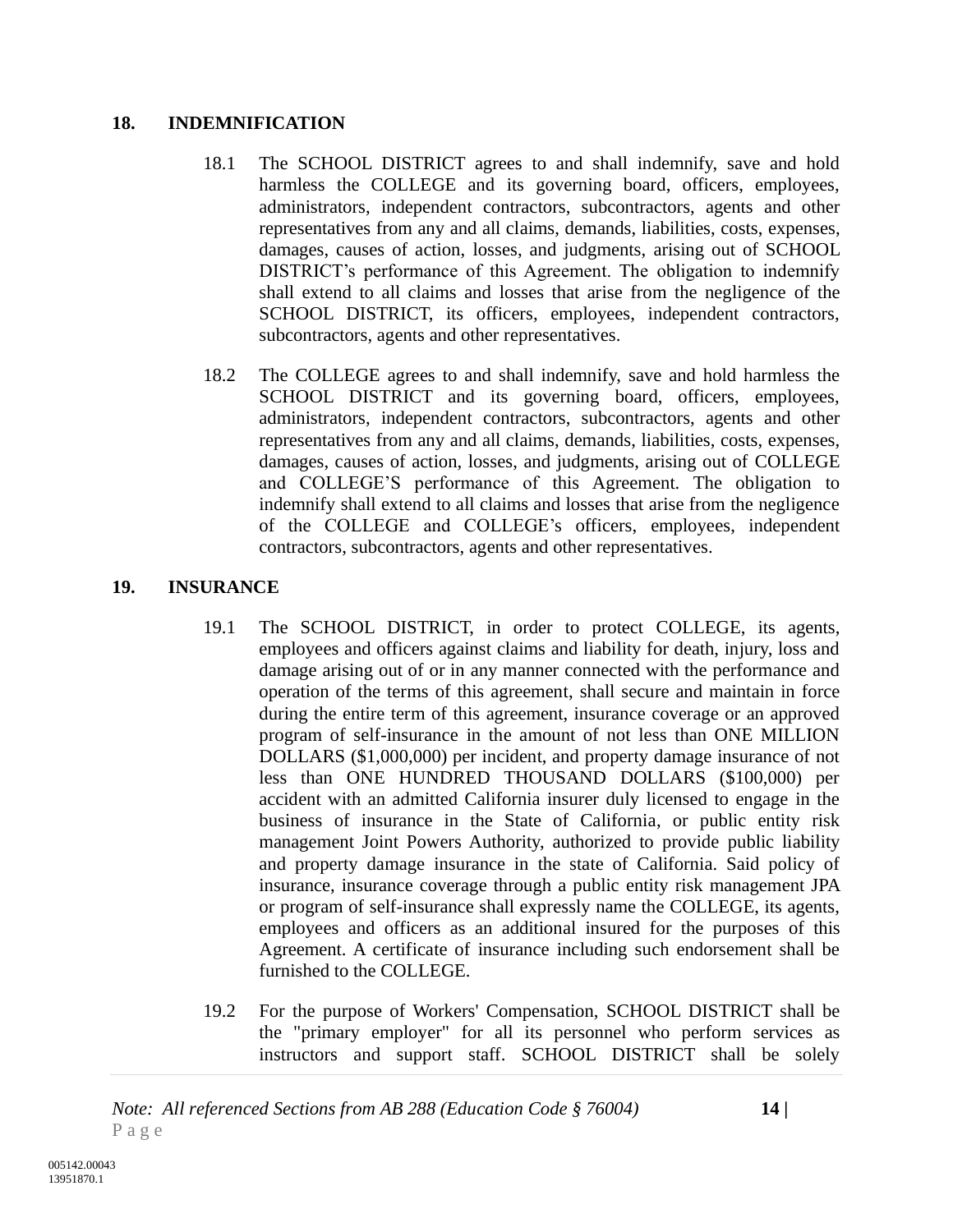responsible for processing, investigating, defending, and paying all workers' compensation claims by their respective SCHOOL DISTRICT personnel made in connection with performing services and receiving instruction under this Agreement. SCHOOL DISTRICT agrees to hold harmless, indemnify, and defend COLLEGE, its directors, officers, agents, and employees from any liability resulting from its failure to process, investigate, defend, or pay any workers' compensation claims by SCHOOL DISTRICT personnel connected with providing services under this Agreement. SCHOOL DISTRICT is not responsible for non- SCHOOL DISTRICT personnel who may serve as instructors or students who are not affiliated with the SCHOOL DISTRICT.

## **20. NON-DISCRIMINATION**

20.1 Neither the SCHOOL DISTRICT nor the COLLEGE a shall discriminate on the basis of race or ethnicity, gender, nationality, physical or mental disability, sexual orientation, religion, or any other protected class under California State or federal law.

## **21. TERMINATION**

- 21.1 Either party may terminate this Agreement by giving written notice specifying the effective date and scope of such termination. The termination notice must be presented by January 15 for the following fall semester and by September 1 for the following spring semester. Written notice of termination of this Agreement shall be addressed to the responsible person listed in the CCAP agreement.
- 21.2 This CCAP Agreement sets forth the entire agreement between the Parties relating to the subject matter of this CCAP Agreement. All agreements or representations, express or implied, oral or written, of the Parties with regard to the subject matter hereof are incorporated into this Agreement.

## **22. MODIFICATION AND AMENDMENT**

22.1 No modifications or amendments of any of the terms or provisions of this CCAP Agreement shall be binding unless made in writing and signed by the Parties.

## **23. GOVERNING LAWS**

23.1 This agreement shall be interpreted according to the laws of the State of California.

## 23.2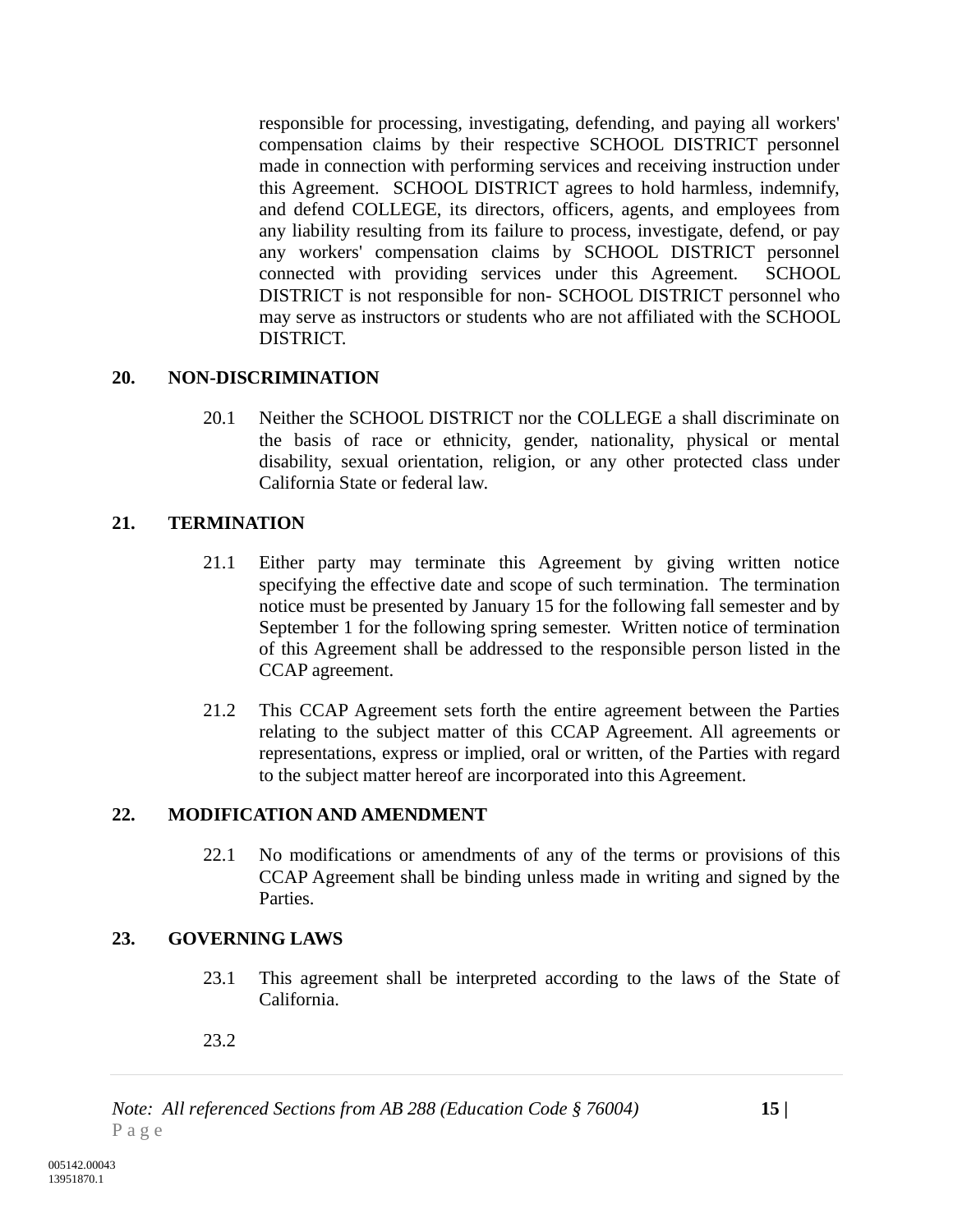#### 23.3 COMMUNITY COLLEGE DISTRICT BOUNDARIES

23.4 For locations outside the geographical boundaries of COLLEGE, COLLEGE will comply with the requirements of Title 5 of the California Code of Regulations, Sections 53000 et seq. or as amended, concerning approval by adjoining high school or community college districts and use of non-district facilities.

## **24. SEVERABILITY**

24.1 This CCAP Agreement shall be considered severable, such that if any provision or part of the CCAP Agreement is ever held invalid under any law or ruling, that provision or part of the CCAP Agreement shall remain in force and effect to the extent allowed by law, and all other provisions or parts shall remain in full force and effect.

## **25. COUNTERPARTS**

25.1 This CCAP Agreement may be executed by the parties in separate counterparts, each of which when so executed and delivered shall be an original, but all such counterparts shall together constitute one and the same instrument.

Executed on June 7, 2022.

 $By: \_\_$ 

SCHOOL DISTRICT

By:\_\_\_\_\_\_\_\_\_\_\_\_\_\_\_\_\_\_\_\_\_\_\_\_\_\_\_\_\_\_\_\_\_\_\_\_\_\_\_\_\_\_\_\_\_\_\_\_

SANTA MONICACOLLEGE DISTRICT

**Santa Monica College District Board Meetings:** June 7, 2022 **School District Board Meetings:** June 2, 2022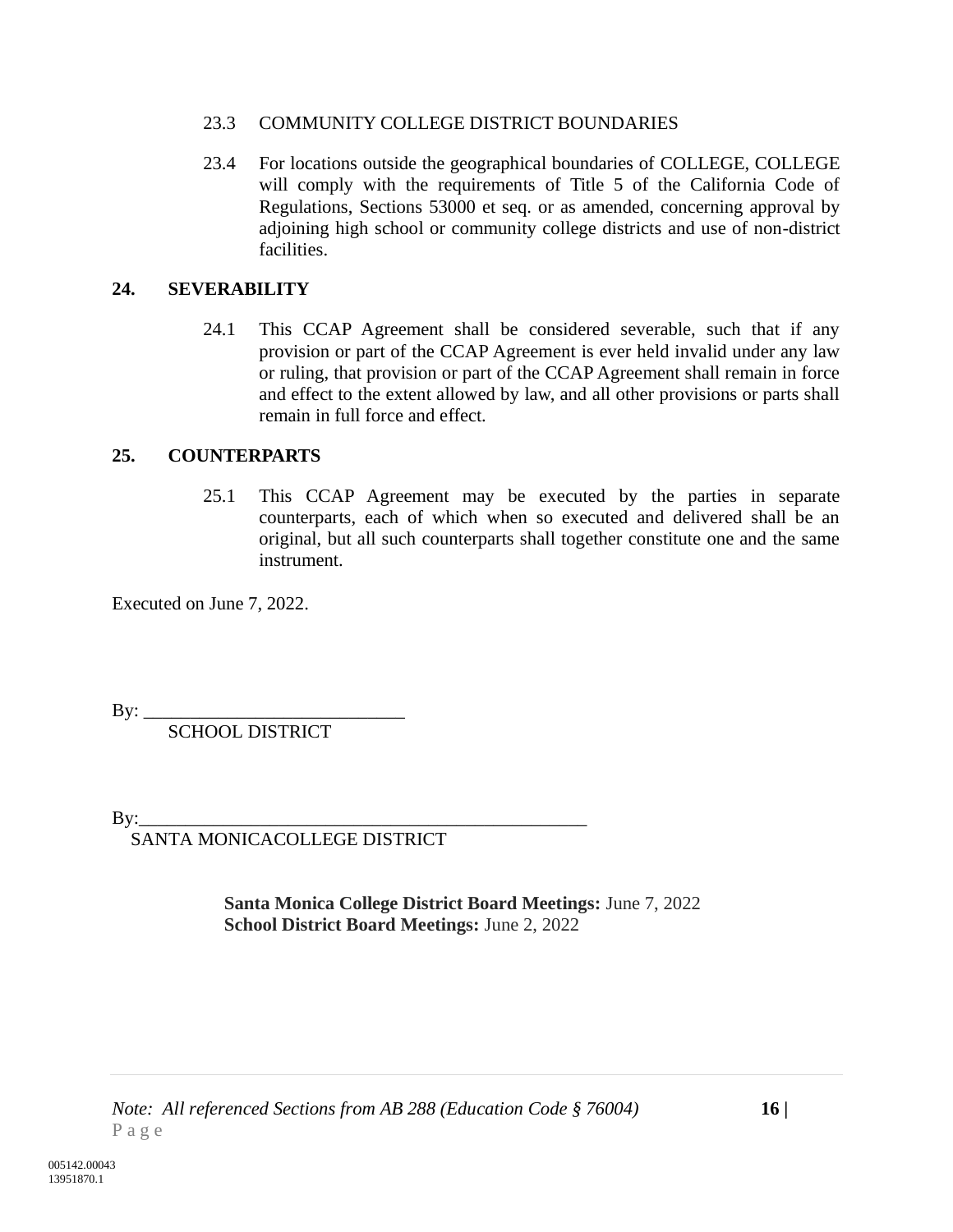## **APPENDIX**

## **COLLEGE AND CAREER ACCESS PATHWAYS (CCAP) A DUAL ENROLLMENT PARTNERSHIP AGREEMENT**

WHEREAS, the COLLEGE and the SCHOOL DISTRICT agree to record COLLEGE and SCHOOL DISTRICT specific components of the CCAP Agreement using the Appendix for purposes of addressing mandated reporting requirements to include, but not limited to, the total number of high school students to be served and the total number of full-time equivalent students projected to be claimed by the COLLEGE for those students; the scope, nature, time, location, and listing of community college courses to be offered; and criteria to assess the ability of pupils to benefit from those courses; and Sec.  $2(c)(1)$ 

WHEREAS, the CCAP Agreement Appendix shall also be used to record protocols for information sharing in compliance with all applicable state and federal privacy laws, joint facilities use, and parental consent for high school pupils to enroll in community college courses; and Sec.  $2(c)(1)$ 

NOW THEREFORE the COLLEGE and SCHOOL DISTRICT agree as follows:

## **1. COLLEGE AND SCHOOL DISTRICT POINT OF CONTACT**

| <b>LOCATION</b>  | <b>NAME AND TITLE</b>                                                        | <b>TELEPHONE</b> | EMAIL                |
|------------------|------------------------------------------------------------------------------|------------------|----------------------|
| College:         | Maral Hyeler, Director Instructional<br><b>Services</b>                      | 310-434-3551     | hyeler_maral@smc.edu |
| School District: | Dr. Jacqueline Mora, Assistant<br><b>Superintendent Educational Services</b> | 310-450-8338     | jmora@smmusd.org     |

# **2. CCAP AGREEMENT EDUCATIONAL PROGRAM(S) AND COURSE(S)**

a. COLLEGE is responsible for all educational program(s) and course(s) and offered as part of this CCAP Agreement whether the educational program(s) and course(s) are offered at the SCHOOL DISTRICT or the COLLEGE.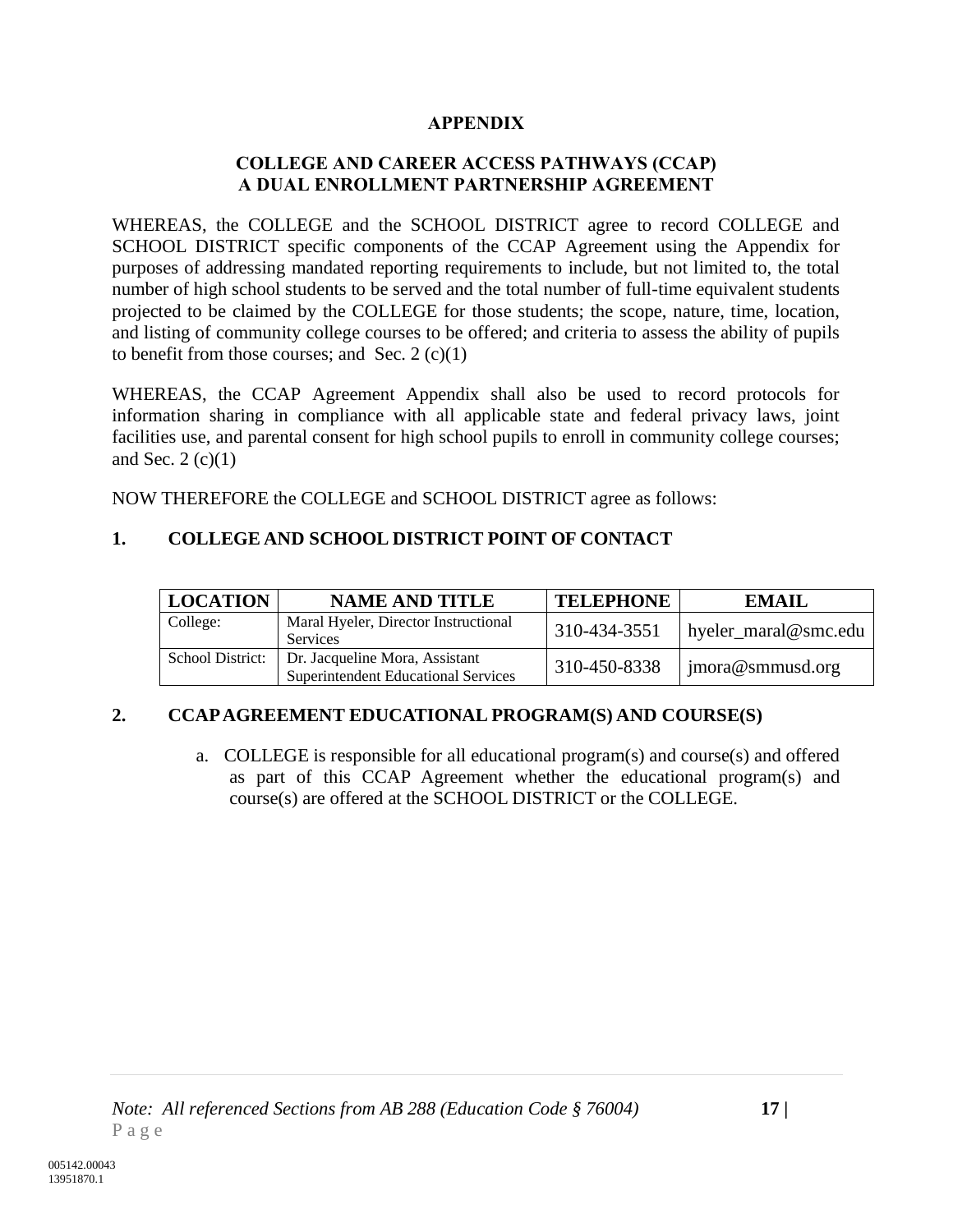**3. CCAP AGREEMENT PROGRAM YEAR FALL 2022-SPRING 2023 -** college has identified the following: program year, educational program(s) and course(s) to be offered at the said date, time and location; the total number of students to be served and projected FTES; and the instructor and employer of record.

PROGRAM YEAR: \_\_\_\_2022-2023\_\_\_\_\_\_\_\_\_\_\_\_\_\_\_\_\_\_\_\_\_\_\_\_COLLEGE: \_\_\_Santa Monica College\_\_\_\_\_\_\_\_\_\_\_\_\_\_\_\_\_\_\_\_\_\_\_\_

SCHOOL DISTRICT: \_Santa Monica Malibu School District\_

**HIGH SCHOOL: \_\_\_\_\_Santa Monica High School\_\_\_\_\_\_\_**

EDUCATIONAL PROGRAM: \_\_\_\_Administration of Justice

| TOTAL NUMBER OF STUDENTS TO BE SERVED: 35 per semester                                                                                |               |        |            | <b>TOTAL PROJECTED FTES: 7.25</b> |       |      |              |                |      |
|---------------------------------------------------------------------------------------------------------------------------------------|---------------|--------|------------|-----------------------------------|-------|------|--------------|----------------|------|
| <b>INSTRUCTOR</b><br><b>LOCATION</b><br><b>TERM</b><br>DAYS/<br><b>COURSE NAME</b><br><b>COURSE</b><br><b>TIME</b><br><b>EMPLOYER</b> |               |        |            |                                   |       |      |              |                |      |
|                                                                                                                                       | <b>NUMBER</b> |        |            | <b>HOURS</b>                      |       |      | OF RECORD    |                |      |
|                                                                                                                                       | AD JUS 1      | Fall   | <b>TBD</b> | <b>TBD</b>                        | Staff |      |              |                |      |
| Intro Admin of Justice                                                                                                                |               |        |            |                                   |       | X CC | $\square$ HS | $\Box$ CC X HS |      |
| Concepts of Criminal                                                                                                                  | AD JUS 2      | Spring | <b>TBD</b> | <b>TBD</b>                        | Staff |      |              |                |      |
| Law                                                                                                                                   |               |        |            |                                   |       | X CC | $\Box$ HS    |                | X HS |

#### EDUCATIONAL PROGRAM: \_\_\_\_Automotive \_

| TOTAL NUMBER OF STUDENTS TO BE SERVED: 35 per semester                                                                               |         |      |            | <b>TOTAL PROJECTED FTES: 7.25</b> |       |              |                             |
|--------------------------------------------------------------------------------------------------------------------------------------|---------|------|------------|-----------------------------------|-------|--------------|-----------------------------|
| TERM<br>DAYS/<br>TIME<br><b>INSTRUCTOR</b><br>COURSE NAME<br>COURSE<br><b>EMPLOYER</b><br><b>HOURS</b><br><b>NUMBER</b><br>OF RECORD |         |      |            |                                   |       |              | <b>LOCATION</b>             |
| Automotive Maintenance<br>and Operation                                                                                              | Auto 40 | Fall | <b>TBD</b> | <b>TBD</b>                        | Staff | X HS<br>П CC | $\Box$ CC<br><b>HS</b><br>X |

*Note: All referenced Sections from AB 288 (Education Code 76004)* **18** | P a g e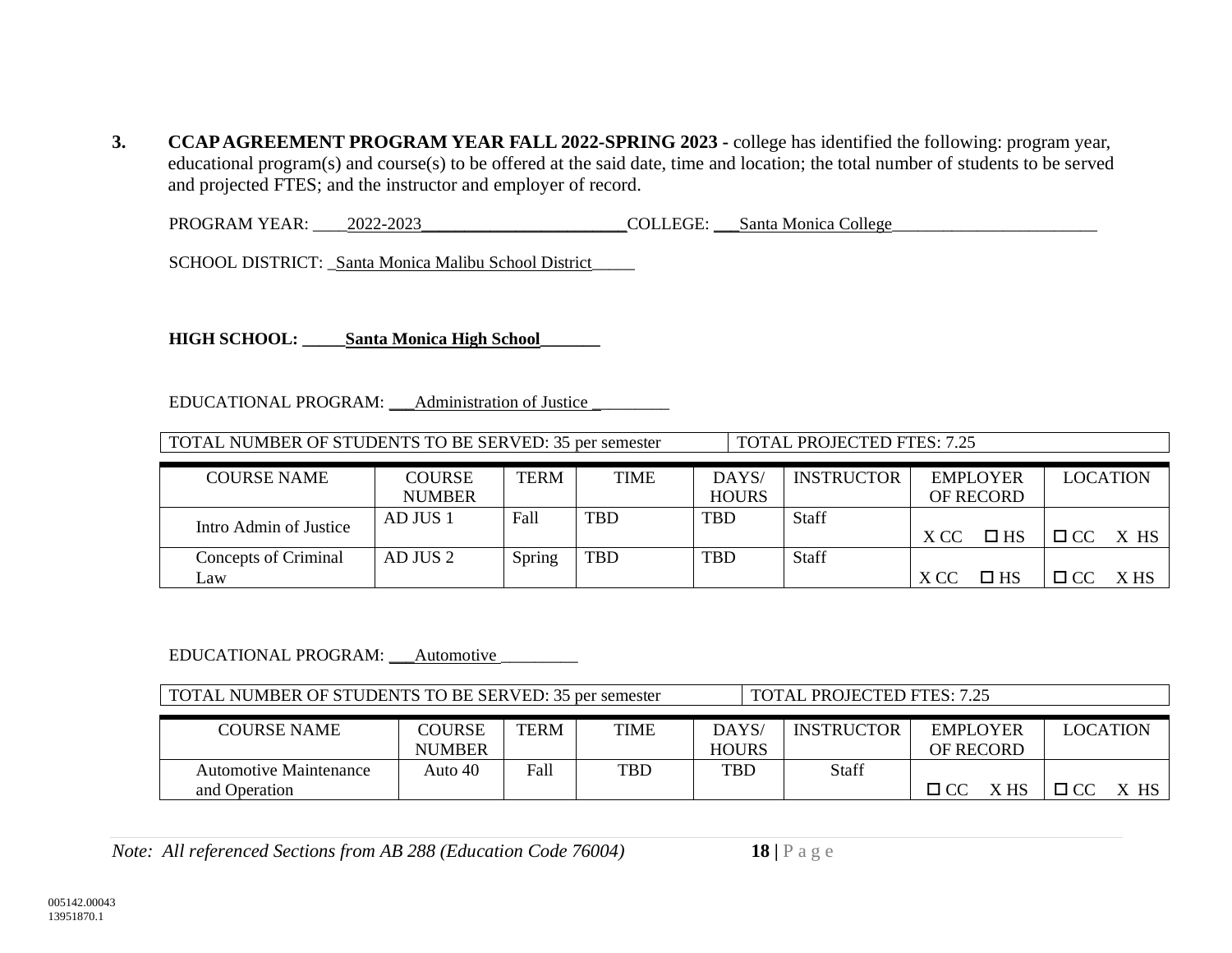| omoti<br>$\mathbf{C}$ tik $\mathbf{C}$<br><b>Breaking</b><br>AHI | Auto | $\sim$<br>Spring | TBD | <b>TBD</b> | $\mathcal{C}$<br>Stafi<br>$\cdots$ |                          |                  |          |
|------------------------------------------------------------------|------|------------------|-----|------------|------------------------------------|--------------------------|------------------|----------|
| ivstems                                                          |      |                  |     |            |                                    | $T$ $T$ $C$<br><b>TT</b> | $\sim$<br>$\sim$ | TTC<br>. |

EDUCATIONAL PROGRAM: \_\_\_\_Business

TOTAL NUMBER OF STUDENTS TO BE SERVED: 35 per semester TOTAL PROJECTED FTES: 7.68

| <b>COURSE NAME</b>         | <b>COURSE</b> | <b>TERM</b> | <b>TIME</b> | DAYS/        | <b>INSTRUCTOR</b> | <b>EMPLOYER</b>      | <b>LOCATION</b>   |
|----------------------------|---------------|-------------|-------------|--------------|-------------------|----------------------|-------------------|
|                            | <b>NUMBER</b> |             |             | <b>HOURS</b> |                   | OF RECORD            |                   |
| Introduction to Business   | Bus 1         | Fall        | <b>TBD</b>  | <b>TBD</b>   | Staff             |                      |                   |
|                            |               |             |             |              |                   | $\square$ HS<br>X CC | $\Box$ CC<br>X HS |
| Principals of Marketing    | <b>Bus 20</b> | Fall        | <b>TBD</b>  | <b>TBD</b>   | Staff             |                      |                   |
|                            |               |             |             |              |                   | $XCC$ $\Box$ HS      | $\Box$ CC<br>X HS |
| Individual Financial       | Bus $45$      | Spring      | <b>TBD</b>  | <b>TBD</b>   | Staff             |                      |                   |
| Planning                   |               |             |             |              |                   | $XCC$ $\Box$ HS      | $\Box$ CC X HS    |
| Principles of              | Bus $63$      | Spring      | <b>TBD</b>  | <b>TBD</b>   | <b>Staff</b>      |                      |                   |
| Entrepreneurship           |               |             |             |              |                   | X CC<br>$\square$ HS | X HS<br>$\Box$ CC |
|                            | <b>Bus 67</b> | Fall        | <b>TBD</b>  | <b>TBD</b>   | Staff             |                      |                   |
| <b>Business Strategies</b> |               |             |             |              |                   | $XCC$ $\Box$ HS      | X HS<br>$\Box$ CC |

#### EDUCATIONAL PROGRAM: College and Career Readiness

TOTAL NUMBER OF STUDENTS TO BE SERVED: 35 per semester | TOTAL PROJECTED FTES: 4.42

| <b>COURSE NAME</b>         | <b>COURSE</b> | <b>TERM</b> | <b>TIME</b> | DAYS/        | <b>INSTRUCTOR</b> | <b>EMPLOYER</b> |              |                | LOCATION |
|----------------------------|---------------|-------------|-------------|--------------|-------------------|-----------------|--------------|----------------|----------|
|                            | <b>NUMBER</b> |             |             | <b>HOURS</b> |                   | OF RECORD       |              |                |          |
| Personal Finance for       | Counseling 47 | Winter      | <b>TBD</b>  | <b>TBD</b>   | <b>Staff</b>      |                 |              |                |          |
| Students                   |               |             |             |              |                   | X CC            | $\square$ HS | $\Box$ CC X HS |          |
| Career Planning            | Counseling 12 | Fall        | <b>TBD</b>  | <b>TBD</b>   | <b>Staff</b>      |                 |              |                |          |
|                            |               |             |             |              |                   | X CC            | $\square$ HS | $\Box$ CC X HS |          |
| <b>Orientation Seminar</b> | Counseling 19 | Fall        | <b>TBD</b>  | <b>TBD</b>   | <b>Staff</b>      |                 |              |                |          |
|                            |               |             |             |              |                   | X CC            | $\square$ HS | $\Box$ CC X HS |          |

*Note: All referenced Sections from AB 288 (Education Code 76004)* **19** | P a g e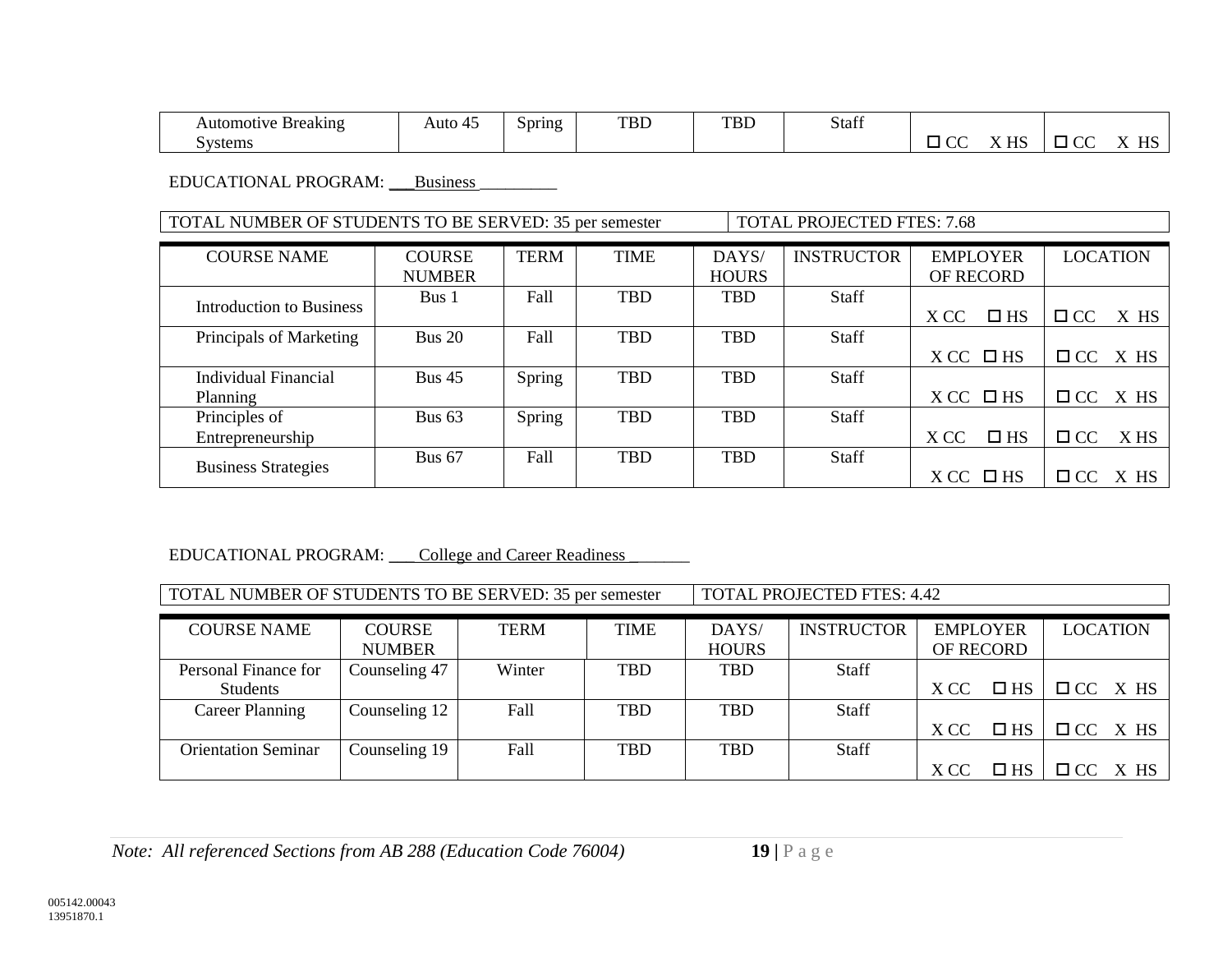#### EDUCATIONAL PROGRAM: Computer Science

| TOTAL NUMBER OF STUDENTS TO BE SERVED: 35 per semester |                 |             |             |              | <b>TOTAL PROJECTED FTES: 18.16</b> |                      |                   |
|--------------------------------------------------------|-----------------|-------------|-------------|--------------|------------------------------------|----------------------|-------------------|
|                                                        |                 |             |             |              |                                    |                      |                   |
| <b>COURSE NAME</b>                                     | <b>COURSE</b>   | <b>TERM</b> | <b>TIME</b> | DAYS/        | <b>INSTRUCTOR</b>                  | <b>EMPLOYER</b>      | <b>LOCATION</b>   |
|                                                        | <b>NUMBER</b>   |             |             | <b>HOURS</b> |                                    | OF RECORD            |                   |
| Introduction to                                        | CS <sub>3</sub> | Fall        | <b>TBD</b>  | <b>TBD</b>   | Staff                              |                      |                   |
| <b>Computer Science</b>                                |                 |             |             |              |                                    | $XCC$ $\Box$ HS      | $\Box$ CC<br>X HS |
| <b>Python Programing</b>                               | <b>CS 87A</b>   | Spring      | <b>TBD</b>  | <b>TBD</b>   | Staff                              |                      |                   |
|                                                        |                 |             |             |              |                                    | X CC<br>$\Box$ HS    | $\Box$ CC<br>X HS |
| Java Programing                                        | <b>CS 55</b>    | Fall        | <b>TBD</b>  | <b>TBD</b>   | Staff                              |                      |                   |
|                                                        |                 |             |             |              |                                    | X CC<br>$\square$ HS | $\Box$ CC<br>X HS |
| <b>Advanced Java</b>                                   | <b>CS 56</b>    | Spring      | <b>TBD</b>  | <b>TBD</b>   | Staff                              |                      |                   |
| Programing                                             |                 |             |             |              |                                    | X CC<br>$\Box$ HS    | $\Box$ CC<br>X HS |
|                                                        | <b>CS 50</b>    | Fall        | <b>TBD</b>  | <b>TBD</b>   | Staff                              |                      |                   |
| C Programming                                          |                 |             |             |              |                                    | X CC<br>$\Box$ HS    | $\Box$ CC<br>X HS |
|                                                        | <b>CS 80</b>    | Spring      | <b>TBD</b>  | <b>TBD</b>   | Staff                              |                      |                   |
| <b>Internet Programing</b>                             |                 |             |             |              |                                    | $\square$ HS<br>X CC | $\Box$ CC<br>X HS |
| Introduction to Cloud                                  | <b>CS 79A</b>   | Fall        | <b>TBD</b>  | <b>TBD</b>   | Staff                              |                      |                   |
| Computing                                              |                 |             |             |              |                                    | $\Box$ HS<br>X CC    | $\Box$ CC<br>X HS |
| Database Essentials in                                 | <b>CS 79B</b>   | Spring      | <b>TBD</b>  | <b>TBD</b>   | Staff                              |                      |                   |
| <b>Amazon Web Services</b>                             |                 |             |             |              |                                    | X CC<br>$\Box$ HS    | $\Box$ CC<br>X HS |
| <b>Computer Engineering</b>                            | <b>CS 79C</b>   | Fall        | <b>TBD</b>  | <b>TBD</b>   | Staff                              |                      |                   |
| in Amazon Web                                          |                 |             |             |              |                                    | X CC<br>$\Box$ HS    | $\Box$ CC<br>X HS |
| Services                                               |                 |             |             |              |                                    |                      |                   |
| Security in Amazon                                     | <b>CS 79D</b>   | Spring      | <b>TBD</b>  | <b>TBD</b>   | Staff                              |                      |                   |
| <b>Web Services</b>                                    |                 |             |             |              |                                    | $\square$ HS<br>X CC | $\Box$ CC<br>X HS |
| <b>Career Planning</b>                                 | Counseling 12   | Winter      | <b>TBD</b>  | <b>TBD</b>   | Staff                              |                      |                   |
|                                                        |                 |             |             |              |                                    | $\square$ HS<br>X CC | $\Box$ CC<br>X HS |
| <b>Job Success Skills</b>                              | Counseling 16   | Winter      | <b>TBD</b>  | <b>TBD</b>   | Staff                              |                      |                   |
|                                                        |                 |             |             |              |                                    | $\Box$ HS<br>X CC    | $\Box$ CC X HS    |

*Note: All referenced Sections from AB 288 (Education Code 76004)* **20** | P a g e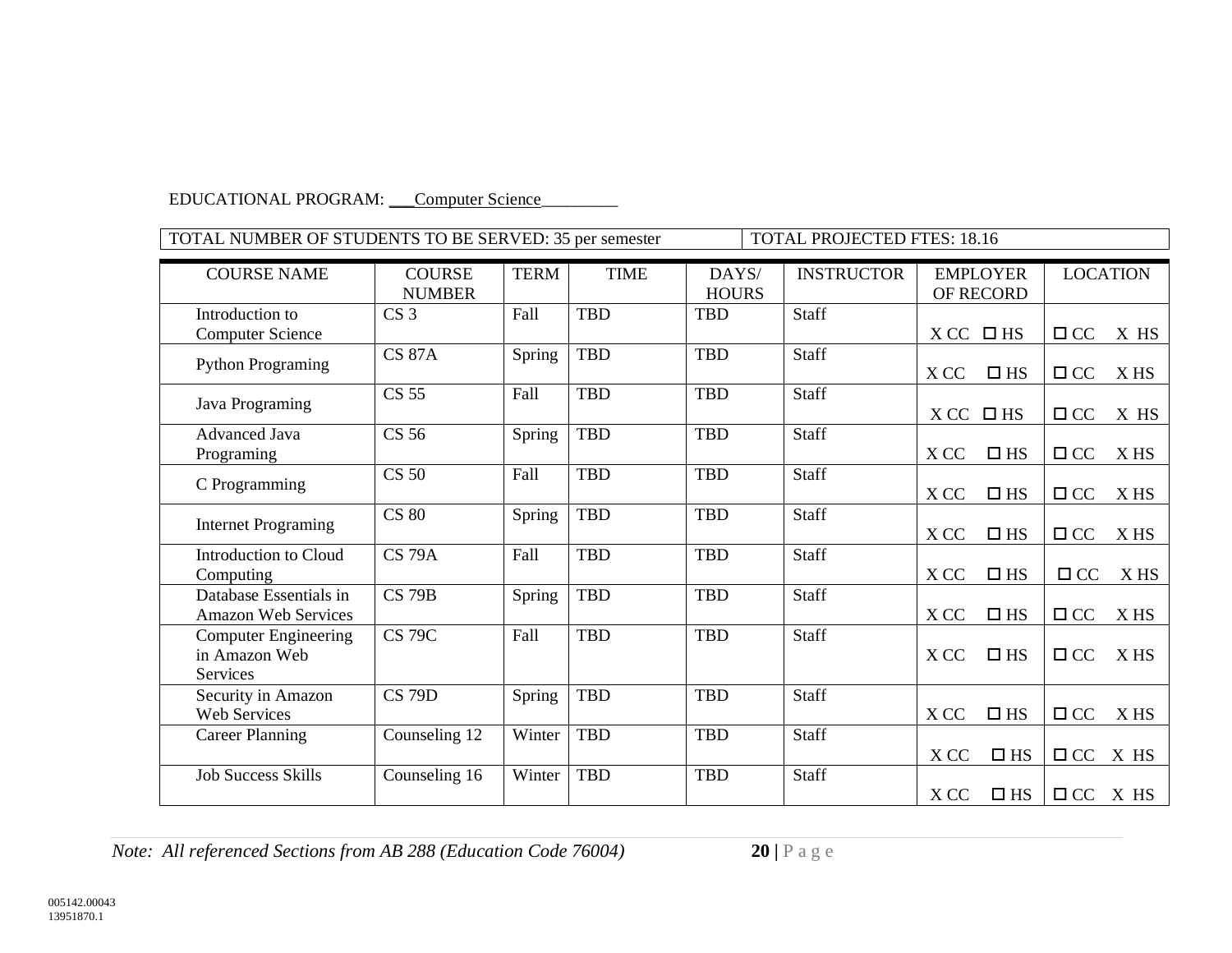#### EDUCATIONAL PROGRAM: \_\_\_Dance

| TOTAL NUMBER OF STUDENTS TO BE SERVED: 35 per semester                                                      |          |        | <b>TOTAL PROJECTED FTES: 7.25</b> |            |                   |      |                              |                 |      |
|-------------------------------------------------------------------------------------------------------------|----------|--------|-----------------------------------|------------|-------------------|------|------------------------------|-----------------|------|
| <b>COURSE</b><br><b>TERM</b><br><b>TIME</b><br>DAYS/<br><b>COURSE NAME</b><br><b>HOURS</b><br><b>NUMBER</b> |          |        |                                   |            | <b>INSTRUCTOR</b> |      | <b>EMPLOYER</b><br>OF RECORD | <b>LOCATION</b> |      |
| <b>Fundamentals of Dance</b>                                                                                | Dance 10 | Fall   | <b>TBD</b>                        | <b>TBD</b> | <b>Staff</b>      |      |                              |                 |      |
| Technique                                                                                                   |          |        |                                   |            |                   | X CC | $\square$ HS                 | $\Box$ CC X HS  |      |
| Beginning Hip Hop                                                                                           | Dance 11 | Spring | <b>TBD</b>                        | <b>TBD</b> | Staff             |      |                              |                 |      |
| Dance                                                                                                       |          |        |                                   |            |                   | X CC | $\Box$ HS                    | $\Box$ CC       | X HS |

#### EDUCATIONAL PROGRAM: \_\_\_Early Childhood Education

TOTAL NUMBER OF STUDENTS TO BE SERVED: 35 per semester TOTAL PROJECTED FTES: 7.68

| <b>COURSE NAME</b>                                             | <b>COURSE</b><br><b>NUMBER</b> | <b>TERM</b>   | <b>TIME</b> | DAYS/<br><b>HOURS</b> | <b>INSTRUCTOR</b> |      | <b>EMPLOYER</b><br>OF RECORD |                | <b>LOCATION</b> |
|----------------------------------------------------------------|--------------------------------|---------------|-------------|-----------------------|-------------------|------|------------------------------|----------------|-----------------|
| Principal and Practice of<br><b>Teaching Young</b><br>Children | ECE <sub>2</sub>               | Fall          | Online      |                       | Andrews, T        | X CC | $\square$ HS                 | $\Box$ CC      | X HS            |
| <b>Job Success Skills</b>                                      | Counseling 16                  | Winter        | <b>TBD</b>  | <b>TBD</b>            | <b>TBD</b>        | X CC | $\square$ HS                 | $\Box$ CC X HS |                 |
| Intro to Curriculum                                            | <b>ECE 17</b>                  | <b>Spring</b> | Online      |                       | Staff             | X CC | $\square$ HS                 | $\Box$ CC      | X HS            |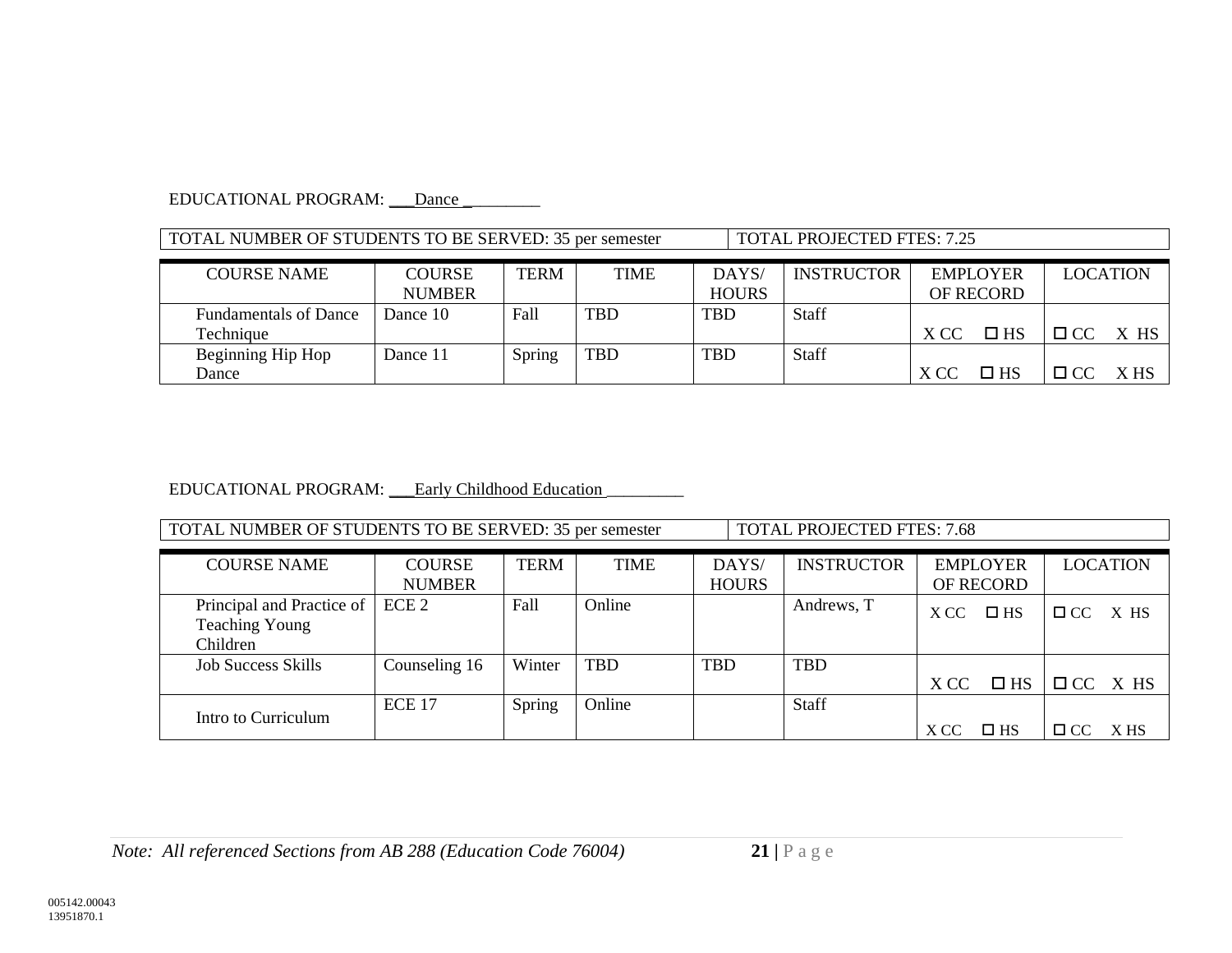#### EDUCATIONAL PROGRAM: \_\_\_Graphic Design

#### TOTAL NUMBER OF STUDENTS TO BE SERVED: 35 per semester TOTAL PROJECTED FTES: 11.79 COURSE NAME COURSE NUMBER TERM TIME DAYS/ **HOURS** INSTRUCTOR EMPLOYER OF RECORD LOCATION Introduction to Graphic Design Applications Gr Des 18 Fall TBD TBD Staff CC X HS CC X HS Digital Imaging for Design Gr Des 64 Spring TBD TBD Staff  $\Box$  CC X HS  $\Box$  CC X HS

#### EDUCATIONAL PROGRAM: \_\_\_ IGETC/ Transfer Preparation\_

TOTAL NUMBER OF STUDENTS TO BE SERVED: 35 per class per semester TOTAL PROJECTED FTES: 48.45

| <b>COURSE NAME</b>                          | <b>COURSE</b><br><b>NUMBER</b> | <b>TERM</b> | <b>TIME</b>     | DAYS/<br><b>HOURS</b> | <b>INSTRUCTOR</b> | <b>EMPLOYER</b><br>OF RECORD | <b>LOCATION</b>      |
|---------------------------------------------|--------------------------------|-------------|-----------------|-----------------------|-------------------|------------------------------|----------------------|
| <b>Business Information</b><br>System       | CIS <sub>4</sub>               | Summer      | $8:00-10:05$    | <b>MTWTh</b>          | <b>TBD</b>        | X CC<br>$\square$ HS         | X CC<br>$\square$ HS |
| Interpersonal<br>Communication              | Com St 35                      | Summer      | $8:00-10:05$    | <b>MTWTh</b>          | <b>TBD</b>        | $\square$ HS<br>X CC         | $\square$ HS<br>X CC |
| Principals of<br><b>Macroeconomics</b>      | Econ 2                         | Summer      | <b>TBD</b>      | <b>TBD</b>            | <b>TBD</b>        | $\square$ HS<br>X CC         | $\Box$ CC<br>X HS    |
| <b>US History Through</b><br>Reconstruction | History 11                     | Summer      | 8:00-12:50      | <b>MTWTh</b>          | <b>TBD</b>        | $\square$ HS<br>X CC         | X CC<br>$\square$ HS |
| <b>US History Since</b><br>Reconstruction   | History 12                     | Summer      | 8:00-12:50      | <b>MTWTh</b>          | <b>TBD</b>        | $\square$ HS<br>X CC         | X CC<br>$\square$ HS |
| <b>World Civilizations I</b>                | History 33<br>(2 sections)     | Summer      | 8:00-12:50      | <b>MTWTh</b>          | <b>TBD</b>        | $\square$ HS<br>X CC         | X CC<br>$\square$ HS |
| <b>World Civilizations II</b>               | History 34<br>(2 sections)     | Summer      | 8:00-12:50      | <b>MTWTh</b>          | <b>TBD</b>        | $\square$ HS<br>X CC         | $\square$ HS<br>X CC |
| Calculus 1                                  | Math 7                         | Spring      | <b>TBD</b>      | <b>TBD</b>            | <b>TBD</b>        | $\Box$ CC<br>X HS            | $\Box$ CC<br>X HS    |
| Survey of Mass Media<br>Communication       | Media 1                        | Summer      | $10:15 - 12:20$ | <b>MTWTh</b>          | <b>TBD</b>        | X CC<br>$\square$ HS         | X CC<br>$\square$ HS |

*Note: All referenced Sections from AB 288 (Education Code 76004)* **22** | P a g e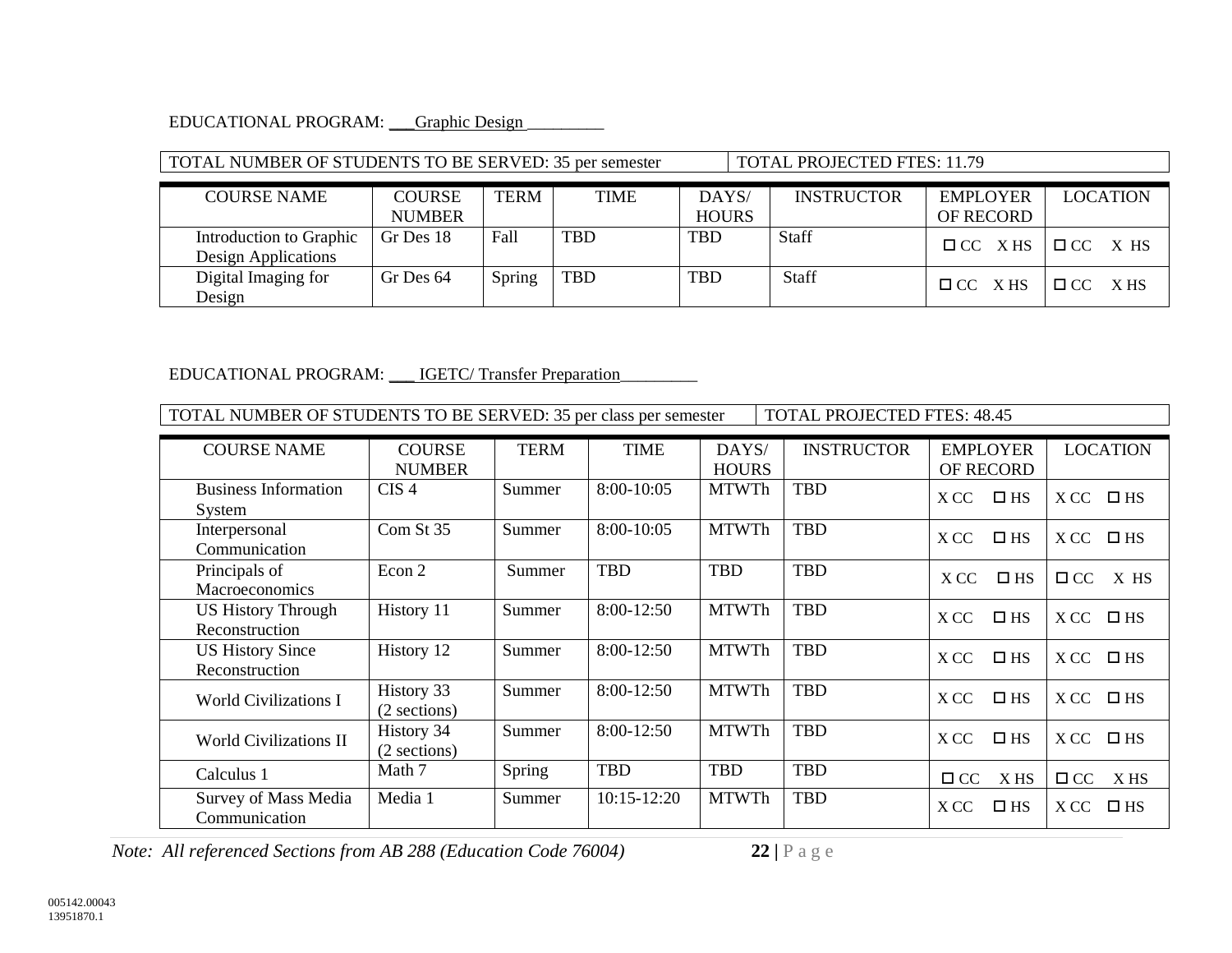| Jazz Band                               | Music 78   | Fall/Spring | $3:35-5:40$ pm | <b>MW</b>  | Whaley, Tom | X CC | $\square$ HS | $\Box$ CC | X HS |
|-----------------------------------------|------------|-------------|----------------|------------|-------------|------|--------------|-----------|------|
| <b>Introductory Physics</b><br>with Lab | Physics 14 | Summer      | <b>TBD</b>     | <b>TBD</b> | <b>TBD</b>  | X CC | $\square$ HS | $\Box$ CC | X HS |
| National and CA<br>Government           | Pol Sci 1  | Summer      | 2:20-3:40PM    | M, W       | <b>TBD</b>  | X CC | $\square$ HS | $\Box$ CC | X HS |
| Introduction to<br>Sociology            | Soc 1      | Fall        | $7:50-9:10am$  | T. Th      | <b>TBD</b>  | X CC | $\square$ HS | $\Box$ CC | X HS |
| <b>Social Problems</b>                  | Soc $2$    | Spring      | $7:50-9:10am$  | T, Th      | <b>TBD</b>  | X CC | $\square$ HS | $\Box$ CC | X HS |

#### EDUCATIONAL PROGRAM: Photography\_

TOTAL NUMBER OF STUDENTS TO BE SERVED: 40 per semester TOTAL PROJECTED FTES: 4.14

| <b>COURSE NAME</b>                  | <b>COURSE</b> | <b>TERM</b> | <b>TIME</b>   | DAYS/         | <b>INSTRUCTOR</b> | <b>EMPLOYER</b>   | <b>LOCATION</b>   |
|-------------------------------------|---------------|-------------|---------------|---------------|-------------------|-------------------|-------------------|
|                                     | <b>NUMBER</b> |             |               | <b>HOURS</b>  |                   | <b>OF RECORD</b>  |                   |
| Introduction to<br>Photography      | Photo 1       | Fall        | $10:35-11:30$ | <b>MTWThF</b> | <b>TBD</b>        | $\Box$ CC X HS    | $\Box$ CC XHS     |
| Basic Photography Lab<br>Techniques | Photo 2       | Spring      | $10:35-11:30$ | <b>MTWThF</b> | <b>TBD</b>        | X HS<br>$\Box$ CC | $\Box$ CC<br>X HS |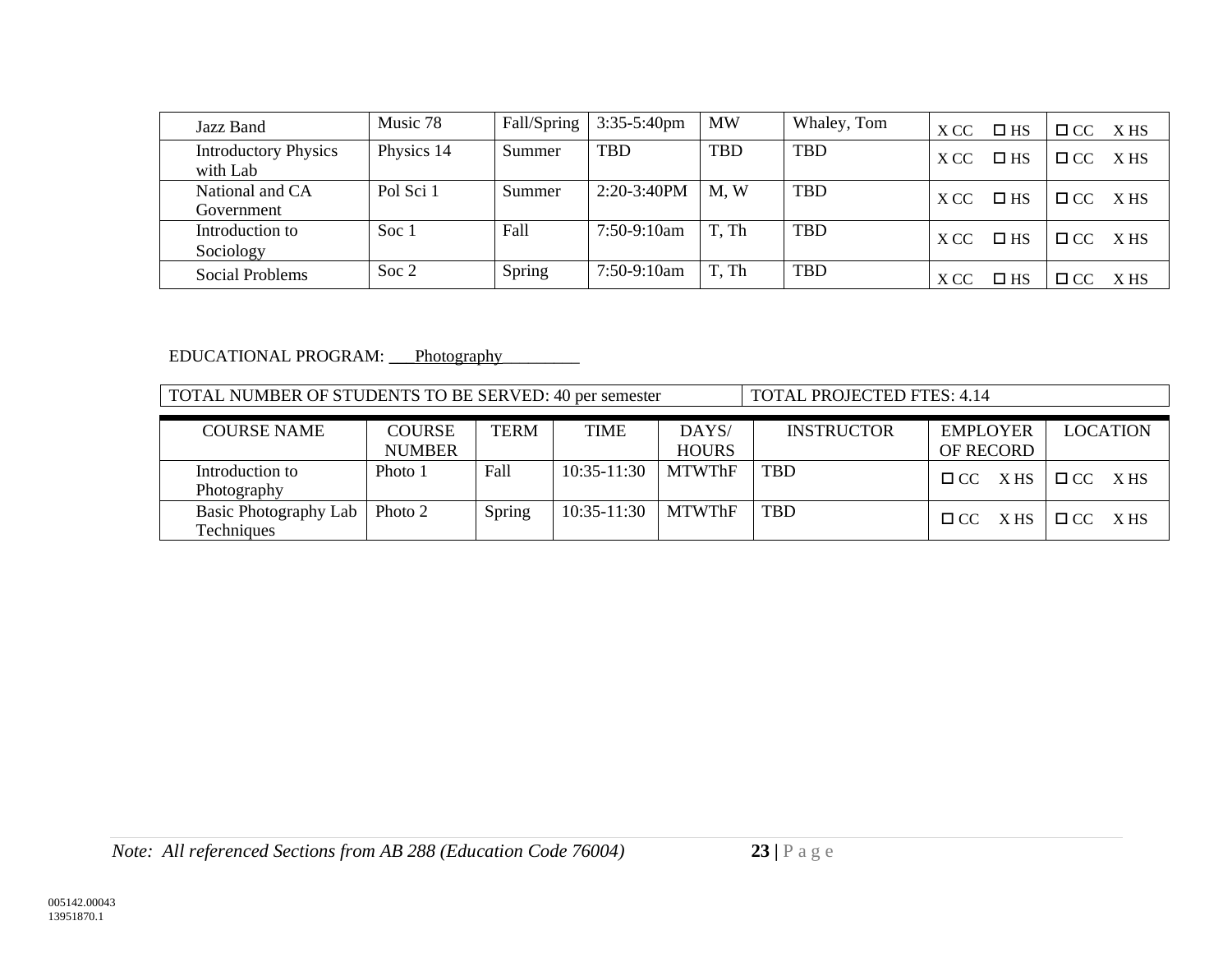#### **HIGH SCHOOL: \_\_\_\_\_Malibu High School\_\_\_\_\_\_\_\_\_\_**

#### EDUCATIONAL PROGRAM: \_\_\_ Media Studies

#### TOTAL NUMBER OF STUDENTS TO BE SERVED: 35 per semester TOTAL PROJECTED FTES: 7.25

| <b>COURSE NAME</b>                               | <b>COURSE</b> | TERM   | TIME           | DAYS/        | <b>INSTRUCTOR</b> | <b>EMPLOYER</b>      | <b>LOCATION</b>   |
|--------------------------------------------------|---------------|--------|----------------|--------------|-------------------|----------------------|-------------------|
|                                                  | <b>NUMBER</b> |        |                | <b>HOURS</b> |                   | <b>OF RECORD</b>     |                   |
| Writing and Producing<br><b>Short Form Media</b> | Media 20      | Fall   | $3:00-6:20$ pm | W            | Stowell, Rachel   | X CC<br>$\square$ HS | $\Box$ CC<br>X HS |
| <b>Short Form Visual</b><br>Media Production     | Media 21      | Spring | $3:00-6:20$ pm | W            | Stowell, Rachel   | X CC<br>$\Box$ HS    | $\Box$ CC<br>X HS |

#### EDUCATIONAL PROGRAM: \_\_\_\_Music Studies

TOTAL NUMBER OF STUDENTS TO BE SERVED: 25 per semester TOTAL PROJECTED FTES: 2.59

| <b>COURSE NAME</b>  | <b>COURSE</b> | <b>TERM</b> | TIME       | DAYS/        | <b>INSTRUCTOR</b> | <b>EMPLOYER</b>      | <b>LOCATION</b>   |
|---------------------|---------------|-------------|------------|--------------|-------------------|----------------------|-------------------|
|                     | <b>NUMBER</b> |             |            | <b>HOURS</b> |                   | OF RECORD            |                   |
| Jazz Vocal Ensemble | Music 53      | Fall/Spring | TBD        | TBD          | Sorensen, Krysta  | $\Box$ HS<br>X CC    | $\Box$ CC<br>X HS |
| Chamber Choir       | Music 59      | Fall/Spring | <b>TBD</b> | <b>TBD</b>   | Sorensen, Krysta  | X CC<br>$\Box$ HS    | $\Box$ CC<br>X HS |
| Jazz Band           | Music 78      | Fall/Spring | <b>TBD</b> | <b>TBD</b>   | Sorensen, Krysta  | X CC<br>$\square$ HS | $\Box$ CC<br>X HS |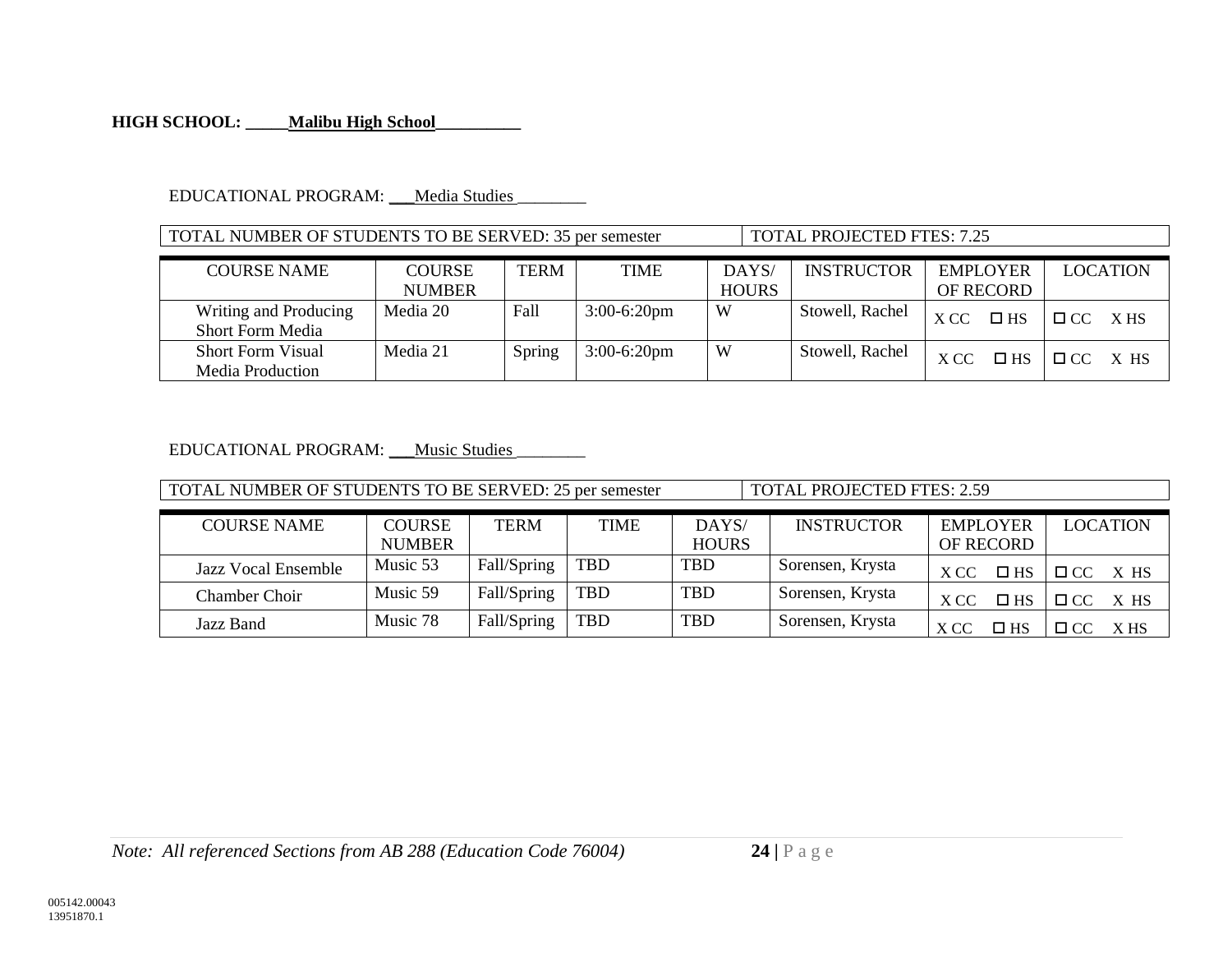## **HIGH SCHOOL: \_\_\_\_\_Olympic High School\_\_\_\_\_\_\_\_\_\_**

#### EDUCATIONAL PROGRAM: College and Career Readiness

| TOTAL NUMBER OF STUDENTS TO BE SERVED: 280 per semester | TOTAL PROJECTED FTES: 16.43 |
|---------------------------------------------------------|-----------------------------|
|---------------------------------------------------------|-----------------------------|

| <b>COURSE NAME</b>        | <b>COURSE</b> | <b>TERM</b> | <b>TIME</b> | DAYS/        | <b>INSTRUCTOR</b> |      | <b>EMPLOYER</b>  |           | <b>LOCATION</b> |
|---------------------------|---------------|-------------|-------------|--------------|-------------------|------|------------------|-----------|-----------------|
|                           | <b>NUMBER</b> |             |             | <b>HOURS</b> |                   |      | <b>OF RECORD</b> |           |                 |
| <b>Study Skills</b>       | Counseling 1  | Fall/Winter | <b>TBD</b>  | <b>TBD</b>   | <b>Staff</b>      |      |                  |           |                 |
|                           |               |             |             |              |                   | X CC | $\square$ HS     | X CC      | $\square$ HS    |
| Personal Finance for      | Counseling 47 | Spring      | <b>TBD</b>  | <b>TBD</b>   | <b>Staff</b>      |      |                  |           |                 |
| <b>Students</b>           |               |             |             |              |                   | X CC | $\Box$ HS        | $\Box$ CC | X HS            |
| Orientation to Higher     | Counseling 11 | Winter      | <b>TBD</b>  | <b>TBD</b>   | <b>Staff</b>      |      |                  |           |                 |
| Education                 |               |             |             |              |                   | X CC | $\square$ HS     |           | $\Box$ CC X HS  |
| Career Planning           | Counseling 12 | Fall/Winter | <b>TBD</b>  | <b>TBD</b>   | <b>Staff</b>      |      |                  |           |                 |
|                           |               |             |             |              |                   | X CC | $\square$ HS     |           | $\Box$ CC X HS  |
| <b>Job Success Skills</b> | Counseling 16 | Spring      | <b>TBD</b>  | <b>TBD</b>   | <b>Staff</b>      |      |                  |           |                 |
|                           |               |             |             |              |                   | X CC | $\Box$ HS        | $\Box$ CC | X HS            |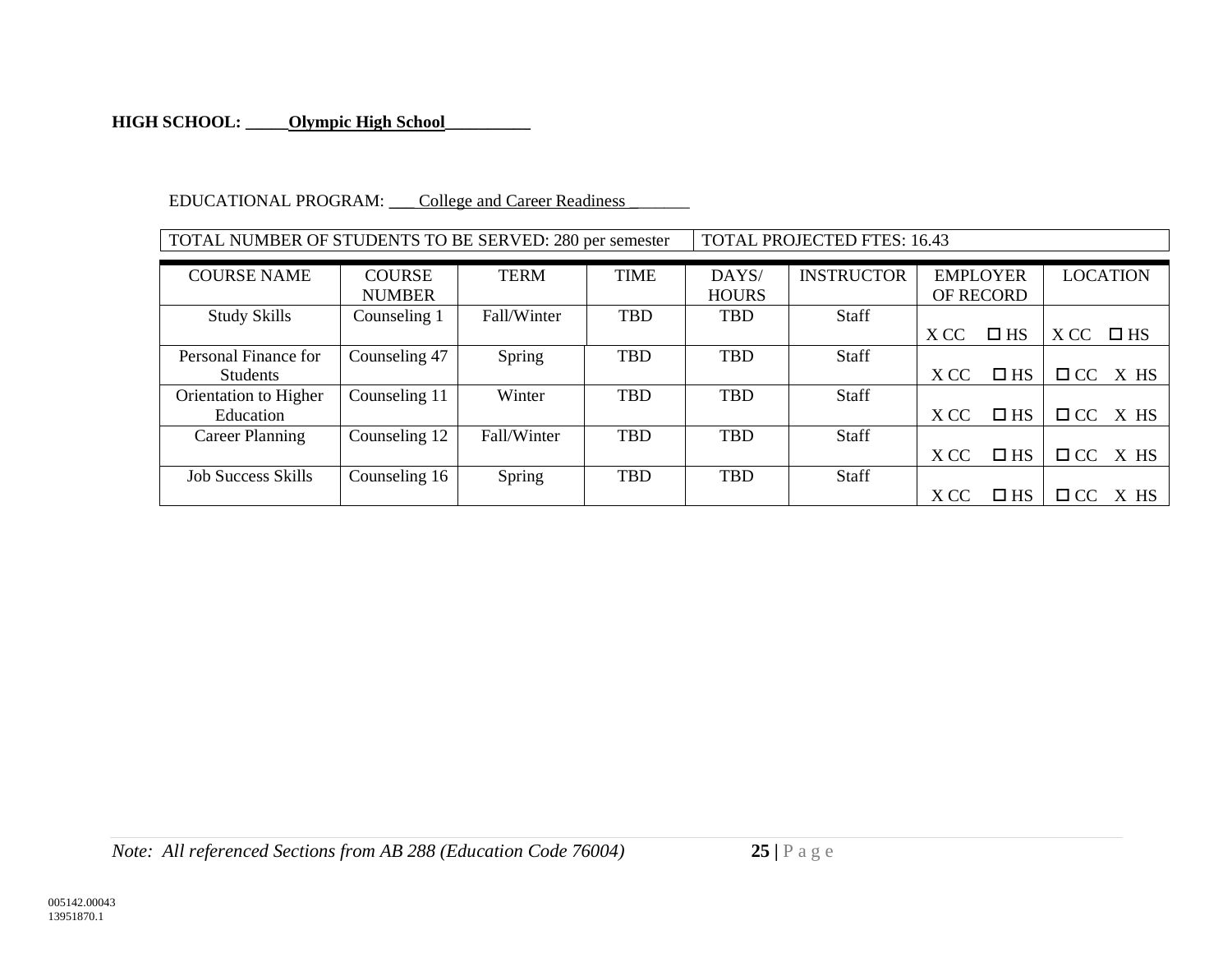**Required:** Describe the criteria used to assess the ability of pupils to benefit from the course(s) offered *(Sec. 2 (c)(1):*

SCHOOL DISTRICT counselors selected students based on academic readiness and the alignment of the course content to students; educational and career goals. SCHOOL DISTRICT and COLLEGE faculty identified CCAP courses using the following criteria: 1) alignment with high school pathways and college program of study; 2) the potential for course completion to accelerate students' time to completion of a postsecondary degree or certificate.

**4. BOOKS AND INSTRUCTIONAL MATERIALS -** The total cost of books and instructional materials for school district students participating as part of this CCAP agreement will be borne by school district.

| <b>COURSE NAME</b>     | <b>TEXT</b>                                         | <b>COST</b> | OTHER INSTRUCTIONAL<br><b>MATERIALS</b> | <b>COST</b> |
|------------------------|-----------------------------------------------------|-------------|-----------------------------------------|-------------|
| <b>COURSE NAME</b>     | <b>TEXT</b>                                         | <b>COST</b> | OTHER INSTRUCTIONAL<br><b>MATERIALS</b> | <b>COST</b> |
| Ad Jus 1               | Intro to Criminal Justice                           | \$107       | N/A                                     |             |
| Ad Jus 2               | Criminal Law for Criminal<br>Justice                | \$108.40    | N/A                                     |             |
| Auto 40                | Automotive Technology: A<br><b>Systems Approach</b> | \$134.75    | N/A                                     |             |
| Auto 45                | Open Stack Textbook                                 | \$0         | N/A                                     |             |
| Bus 1                  | <b>Understanding Business</b>                       | \$81.25     | N/A                                     |             |
| <b>Bus 47/ Coun 47</b> | <b>Personal Finance</b>                             | \$72.25     | N/A                                     |             |
| <b>Bus 20</b>          | <b>Marketing With Connect</b>                       | \$81.75     |                                         |             |
| <b>Bus 45</b>          | <b>Focus on Personal Finance</b>                    | \$81.75     |                                         |             |
| <b>Bus 67</b>          | <b>Open Stack Textbook</b>                          | \$0         | N/A                                     |             |
| Bus <sub>63</sub>      | \$100 Start Up                                      | \$26.00     | N/A                                     |             |

*Note: All referenced Sections from AB 288 (Education Code 76004)* **26 |** P a g e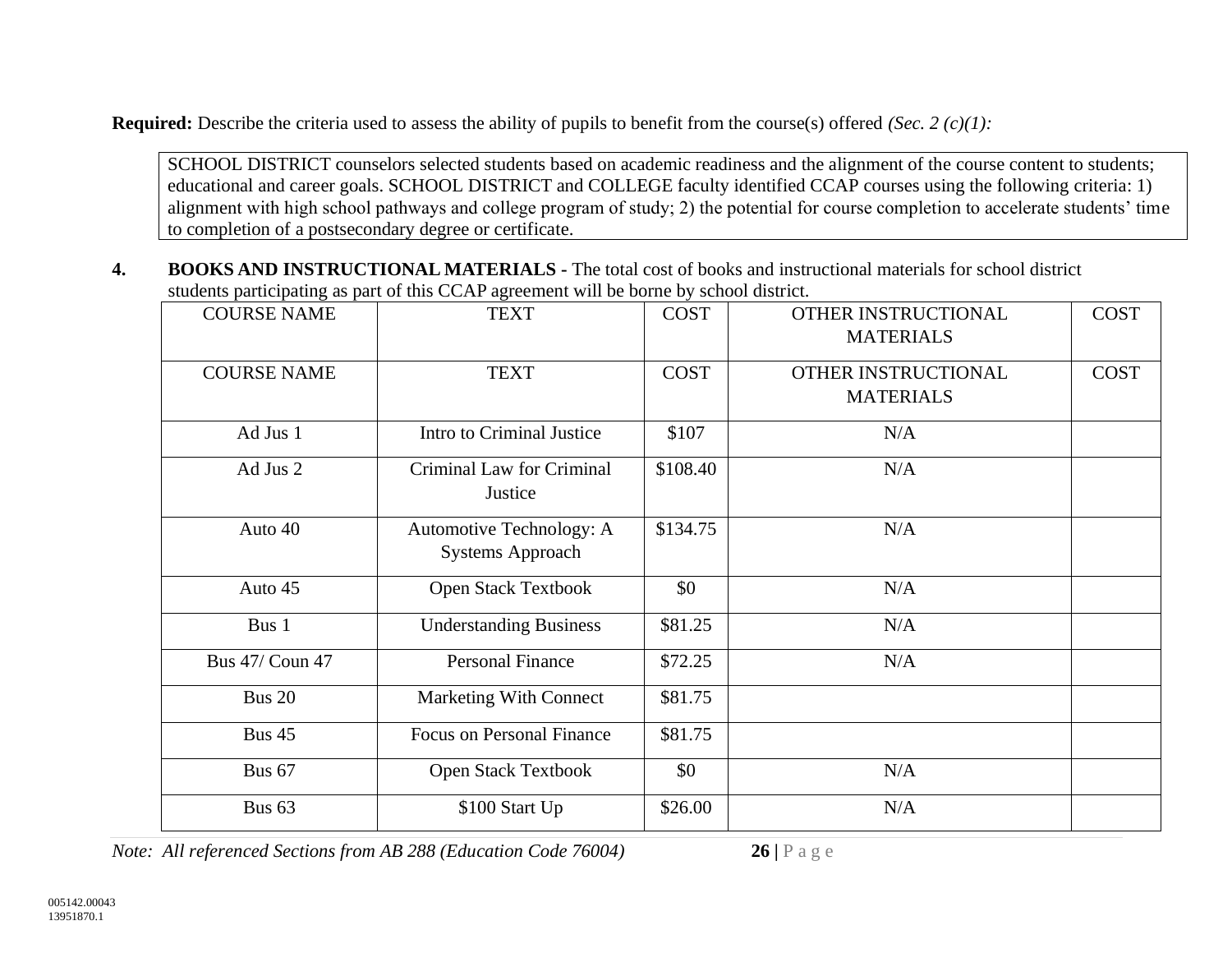| CIS <sub>4</sub>                | CIS 4 Computing w/access 26th<br>edition                  | \$122.00 | N/A |
|---------------------------------|-----------------------------------------------------------|----------|-----|
| Counseling 1, 11, 13, 16,<br>19 | <b>Counseling Supplemental Packet</b>                     | \$4.50   | N/A |
| Counseling 12                   | <b>Career Assessments</b>                                 | \$32.00  | N/A |
| CS <sub>3</sub>                 | Introduction to Computer<br><b>Systems 2nd Edition</b>    | \$109.50 | N/A |
| <b>CS 15</b>                    | <b>Starting out with Visual Basic</b><br>2012 1st Edition | \$114.50 | N/A |
| <b>CS 50</b>                    | C By Discovery 4th Edition                                | \$166.25 | N/A |
| <b>CS 55</b>                    | Intro to Java Programing                                  | \$174.00 |     |
| <b>CS 56</b>                    | Intro To Java Programing and<br>MAT lab                   | \$87.00  |     |
| <b>CS 79A</b>                   | Open Stack Textbook                                       | \$0      | N/A |
| <b>CS 79B</b>                   | Open Stack Textbook                                       | \$0      | N/A |
| <b>CS 79C</b>                   | Open Stack Textbook                                       | \$0      | N/A |
| <b>CS 79D</b>                   | Open Stack Textbook                                       | \$0      | N/A |
| <b>CS 80</b>                    | Internet & World Wide Web 5th<br>Edition                  | \$166.25 | N/A |
| <b>CS 87A</b>                   | Open Stack Textbook                                       | \$0      | N/A |
| Dance 10                        | No text required                                          | \$0      | N/A |
| Dance 11                        | No text required                                          | \$0      | N/A |

*Note: All referenced Sections from AB 288 (Education Code 76004)* **27** | P a g e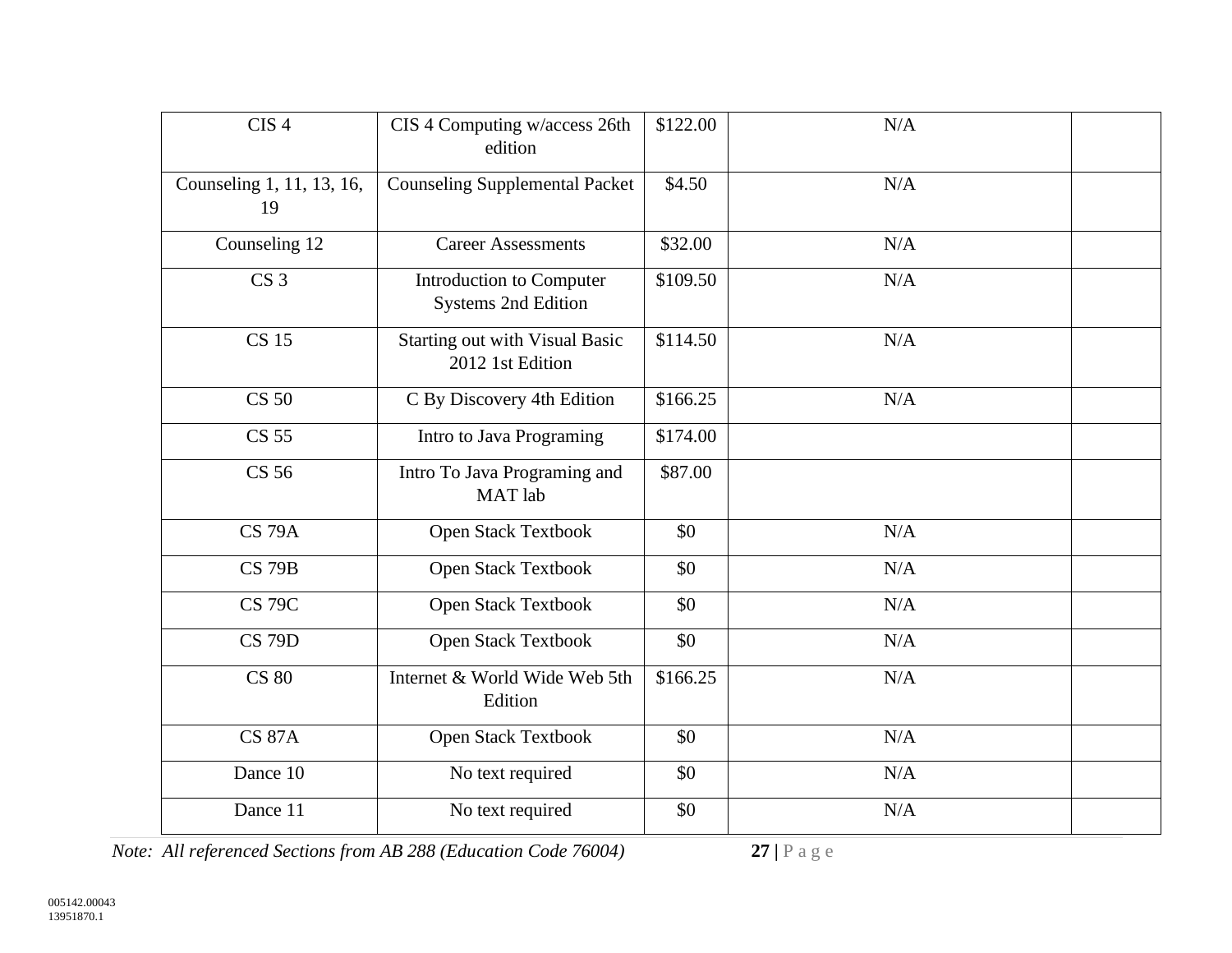| ECE <sub>2</sub> | <b>Open Stack Textbook</b>                         | \$0      | N/A |
|------------------|----------------------------------------------------|----------|-----|
| ECE 17           | Open Stack Textbook                                | \$0      | N/A |
| Econ 2           | Macroeconomics                                     | \$145.00 |     |
| Gr Des 18        | No text required                                   | \$0      | N/A |
| Gr Des 64        | Photoshop Cc: Visual QuickStart<br>Guide           | \$40.00  | N/A |
| History 11       | Give Me Liberty Seagull Ed. Vol<br>I; 5th Edition  | \$67.75  | N/A |
| History 12       | Give Me Liberty Seagull Ed. Vol<br>II; 5th Edition | \$67.75  | N/A |
| History 33       | Ways of the World Vol 1                            | \$61.00  |     |
| History 34       | Ways of the World Vol 2                            | \$61.00  |     |
| Library 1        | Library 1 workbook                                 | \$4.50   | N/A |
| Math 7           | <b>WebAssign Calculus</b>                          | \$135.00 |     |
| Media 1          | Media & Culture 10th Ed.                           | \$143.00 | N/A |
| Media 20         | Video Production Handbook 5th<br>Ed.               | \$59.25  | N/A |
| Media 21         | Video Production Handbook 5th<br>Ed.               | \$59.25  | N/A |
| Music 33         | Open Stack Textbook                                | \$0      | N/A |
| Music 53         | No text required                                   |          | N/A |

*Note: All referenced Sections from AB 288 (Education Code 76004)* **28** | P a g e